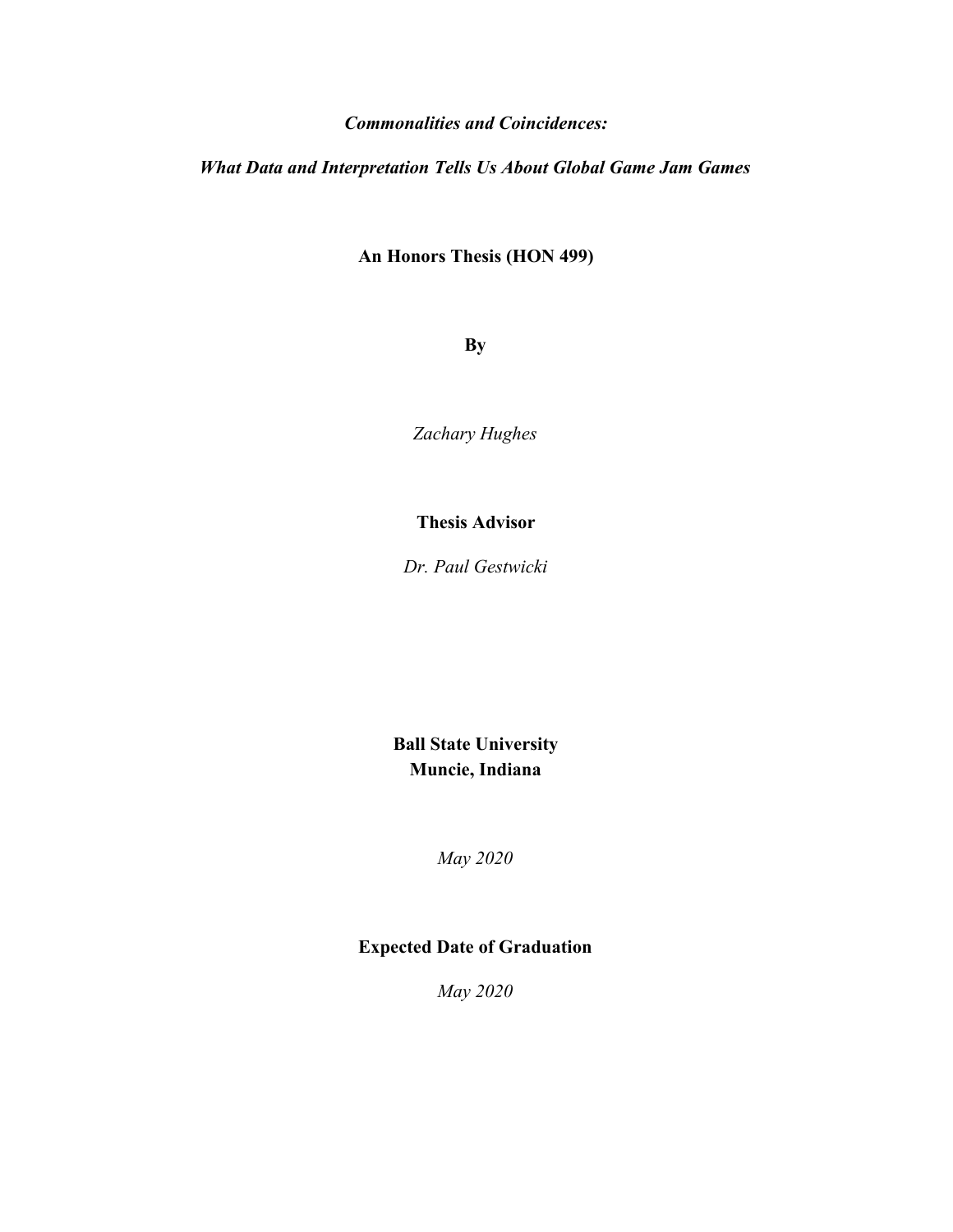### **Abstract**

The Global Game Jam is an annual event that invites people from around the world to participate in a 48-hour period dedicated to the art of game design. In an effort to find any commonalities between design choices among Global Game Jam games, a total of 40 games were randomly chosen and played for the purpose of recording data into a form. The form consists of questions regarding artistic, mechanical, and narrative choices, as well as the presence of Laws (2010) ideas on narrative and Koster's (2012) thoughts on feedback. The data was then analyzed to find any meaningful information. Diversifiers, which are restraints that jammers can choose to put on themselves during the design process, were found to possibly have some effect on how well a game is enjoyed. Games with no diversifiers were far more likely to be disliked during play, and 8 out of all 10 disliked games had no diversifiers. Games that focused more on art tended to be more difficult to play and less fun. Many times, games seemed to lack any sort of instructions. Games with certain diversifiers that inspired clearer understanding had a greater chance of being enjoyed, and games that were enjoyed had a greater mean of feedback than in that of all games. Elements of Hope and Fear were found in 10 of the 15 games that I enjoyed. The presence of a three-part narrative wasn't conclusive in whether or not it could improve a game's entertainment value.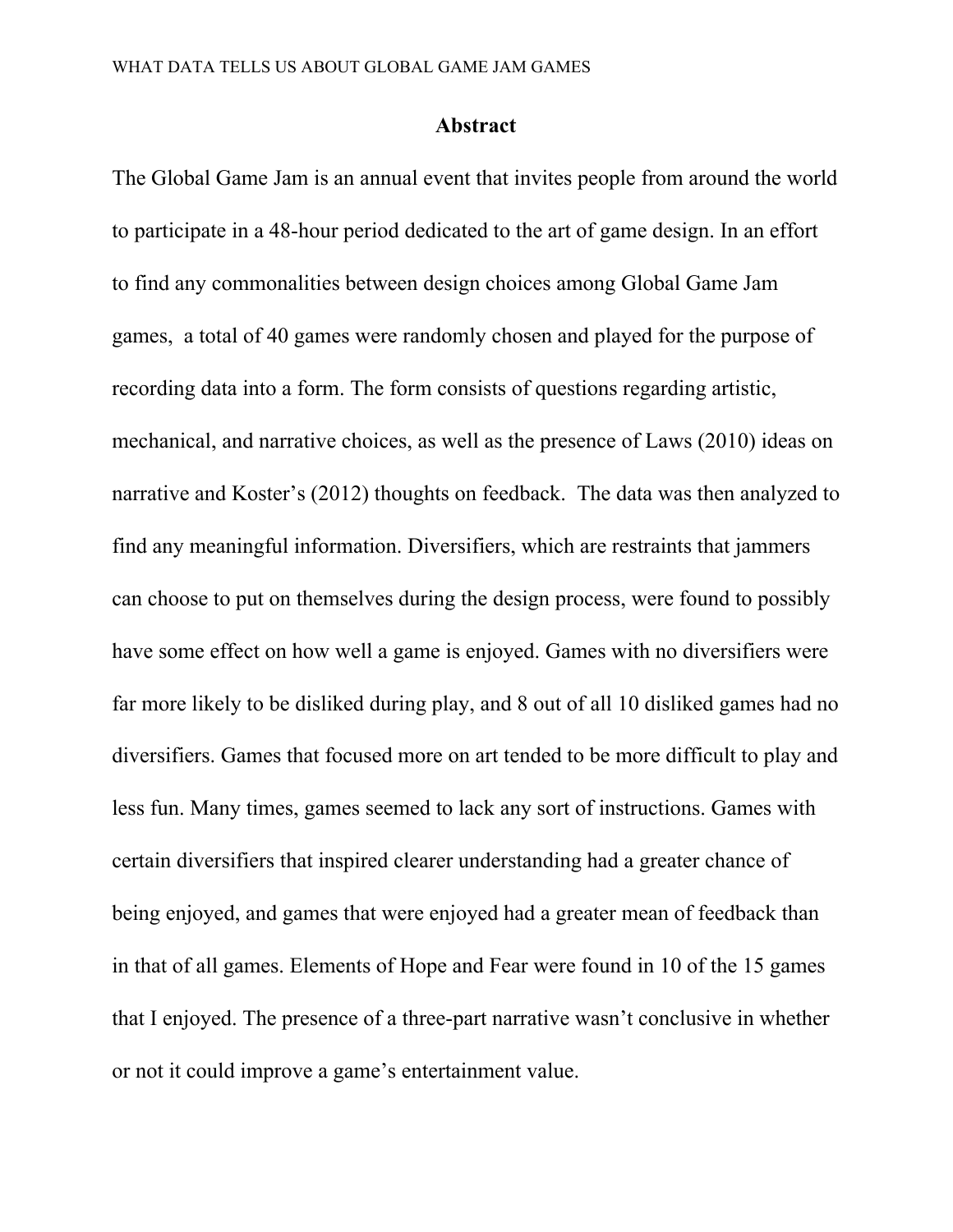## **Acknowledgements**

I would like to thank Dr. Paul Gestwicki for being my advisor on this project. His continued aid and support pushed me to improve my work and greatly aided in the overall success of this thesis.

I would like to thank Ian, Joel, and Aurora for fostering my continued interest in the subject and encouraging my continued growth.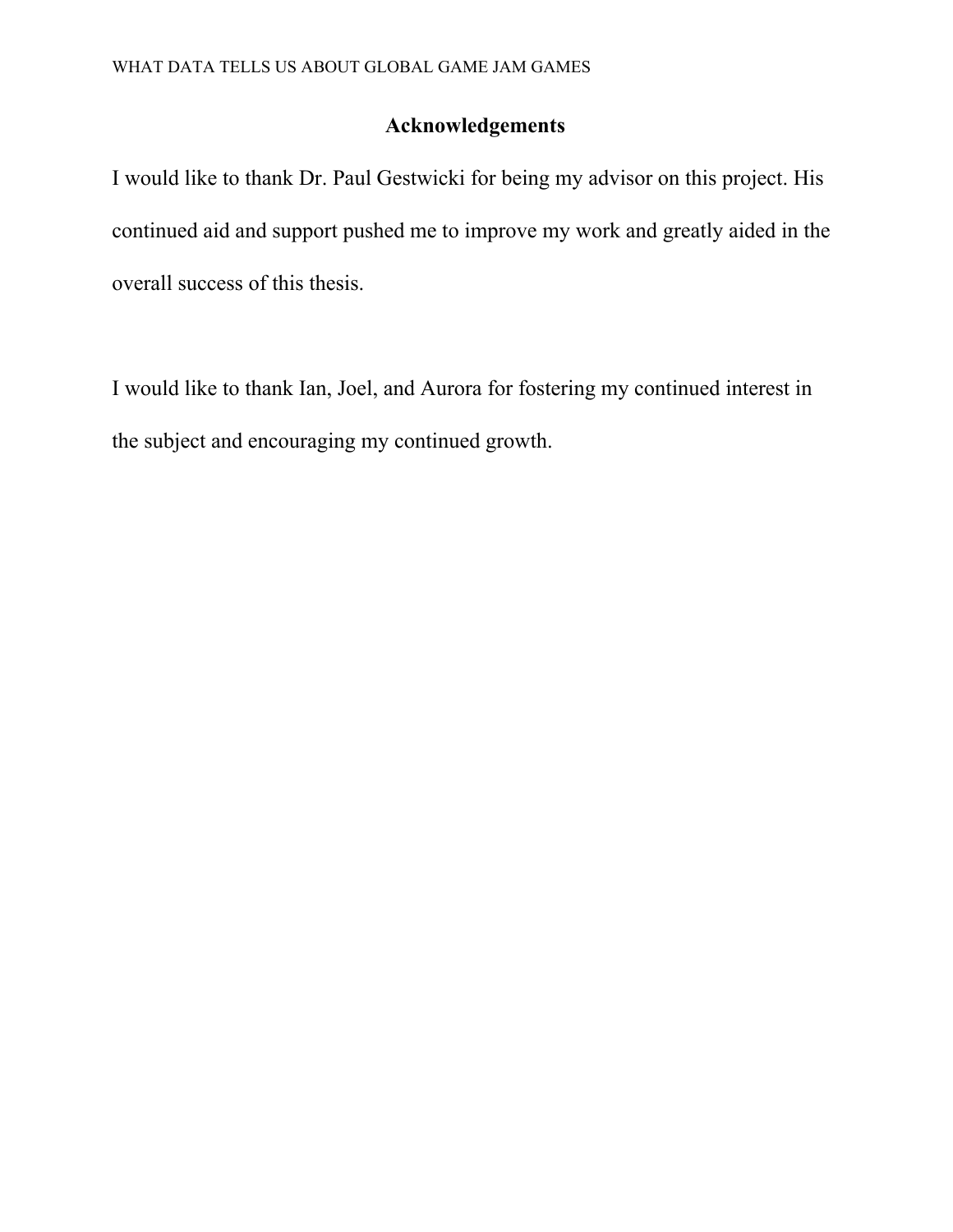### **Process Analysis Statement**

Through examining the games created by Global Game Jam, I wanted to gather data that would reveal correlations between certain elements and design choices that could add to our already existing knowledge of how games can be successful and why certain choices matter. In order to collect this data, I played through several games created through the Global Game Jam and answered a series of questions put into a form. Organizing the data became important because after collecting it, I had to go through, break it down, and see which series of data connected to the others in a meaningful way. The challenge of organizing it correctly was almost essential to the success of the project, and I often had to reorganize it again and again to further understand the relationships I was seeing. As a player , I didn't see much that I could deem helpful. It wasn't until I began breaking down the information that I found specific topics that could be fleshed out and discussed in the thesis. The thesis takes different elements found in a variety of games and examines their relationships to see what they can reveal in terms of information that is useful to the gaming community. The data was gathered and analyzed for the use of others if they ever desired to further explore any of the connections found throughout the process.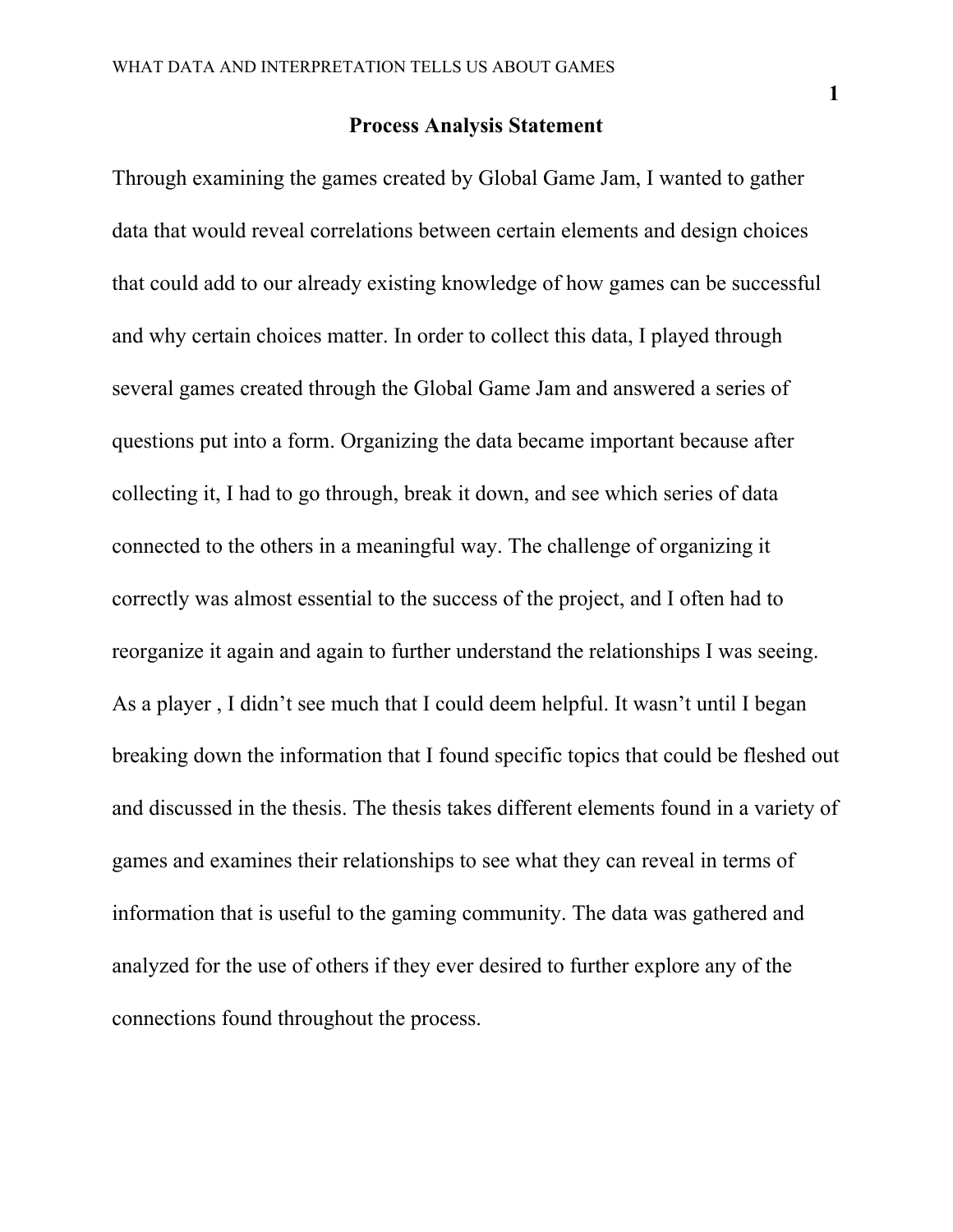### **Introduction**

Global Game Jam is an annual event where both friends and strangers gather together to collaborate in the art of game design. The goal of the event is simple but challenging: create a game over the course of two short days. Though the goal is inevitably the same for all participants—to create games—the intent can vary between individuals. As the official website puts it, "the weekend stirs a global creative buzz in games, while at the same time exploring the process of development, be it programming, iterative design, narrative exploration or artistic expression. It is all condensed into a 48 hour development cycle" (Global Game Jam, n.d., para. 1). It's certainly not an easy task, and the games produced range wildly from fun and innovative to unsuccessful or unrefined.

The goal of this research project is to create a compendium of information that was pulled from playing through a random sample of 2019's Global Game Jam creations and recording their information using a form. The form includes questions based around artistic, mechanical, and narrative elements. The information presented will serve the purpose of finding commonalities, differences, and relationships between elements and ideas used during the process of game design. Finding design choices and effects that go hand in hand will provide better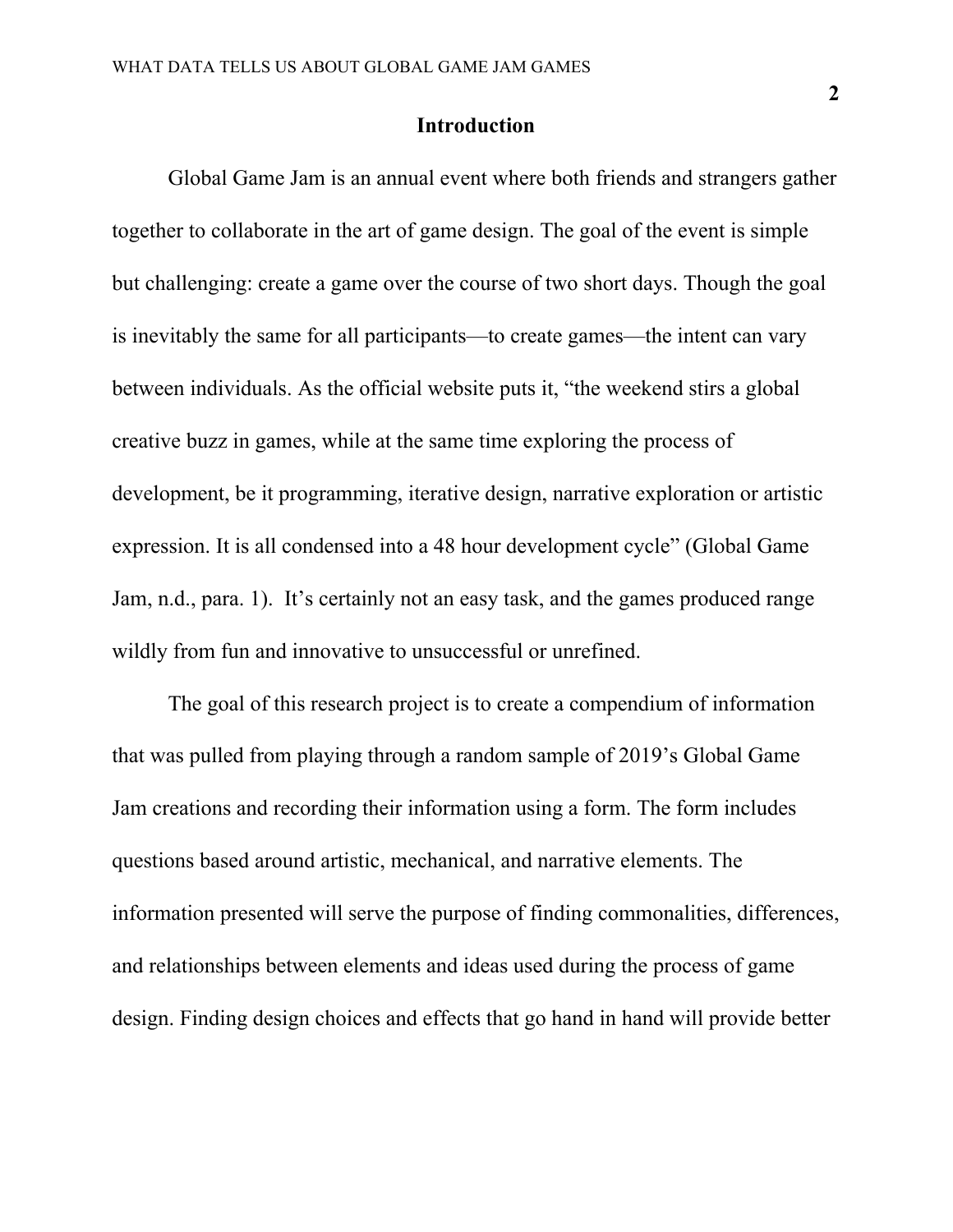insight into the minds of developers and, with all hope, what a team can do to make more successful games.

Two main concepts served as a driving force in most of the questions written for data collection: Koster's (2012) views on input and feedback and Laws' (2010) thoughts on story structure found throughout classical storytelling. In order to provide a better understanding of the questions I chose to focus on and the conclusions I inevitably drew from them, I feel it necessary to offer a brief explanation of both descriptions. Koster presented his article "Narrative is not a game mechanic" on his website in 2012 where he explored the ties of input and feedback in games and their unavoidable relationship with the player. Koster's ideas were put simply. When a character inputs data into the game, the game responds with feedback, and the player reacts according to the feedback given. Imagine, for example, pressing the 'hit' button on an 8-bit arcade game: that would be the input. The feedback would then be the attack animation, the sound the character makes when attacking, and, if all things go well, the cry of the enemy as it takes damage. These are all responses the game provides after the player presses the 'hit' button. They make the player aware that the attack took place and that it was successful.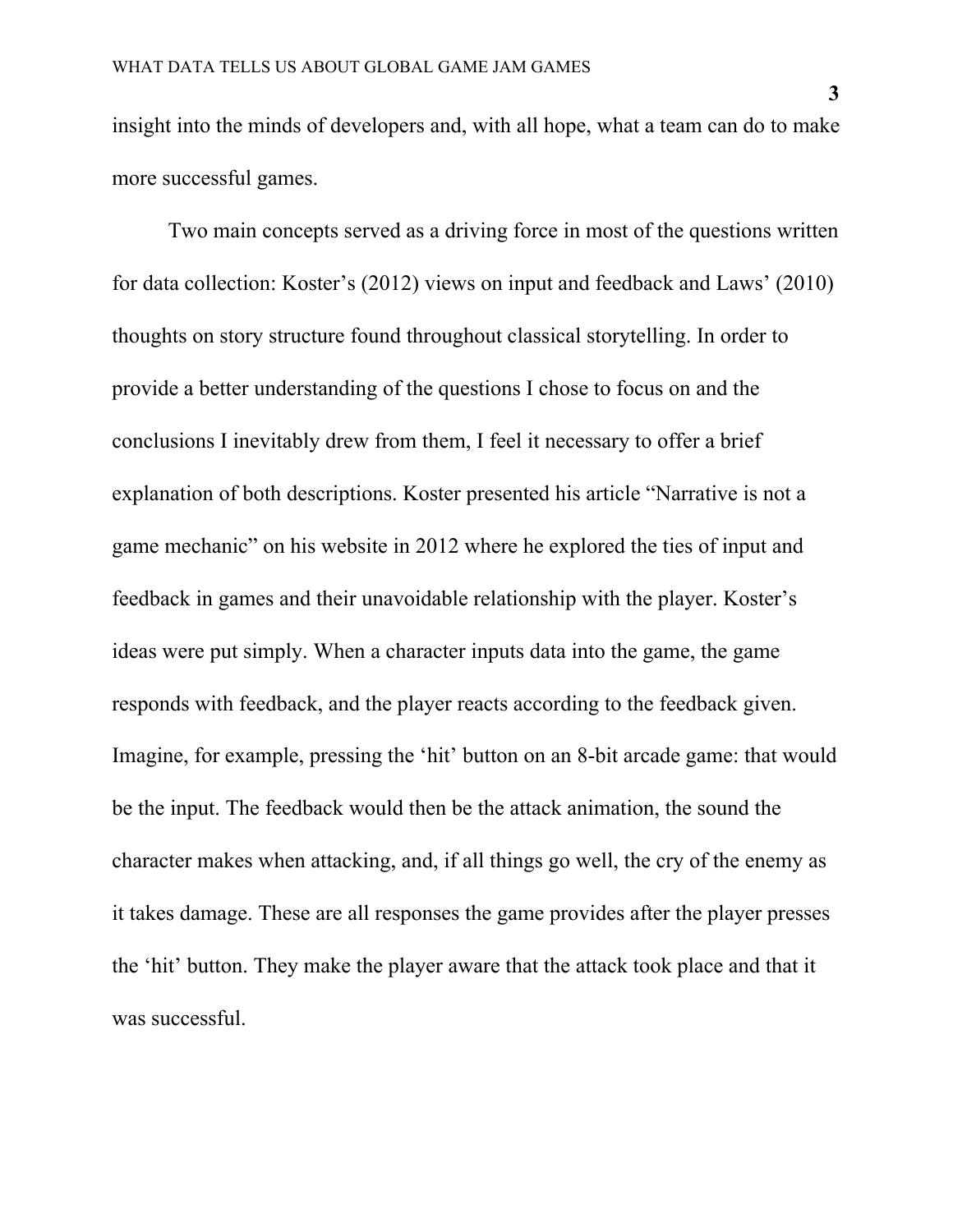Koster mainly discussed the proportions of input to feedback and how a player's entertainment could be enhanced or diminished through this. For the sake of this research, there was more emphasis put onto how the input and feedback relationship can help the player learn. The attack feedback example is more noticeable. On a more subtle note, *The Last of Us* (Straley & Druckmann, 2013) would have only certain ledges that the character could climb over, and plenty of ones that they couldn't. How does one tell the difference? Well, all the ledges that were accessible to the player were often lined or draped with yellow material, as shown in Figure 1.

### **Fig. 1**

## *The Last of Us Screenshot*

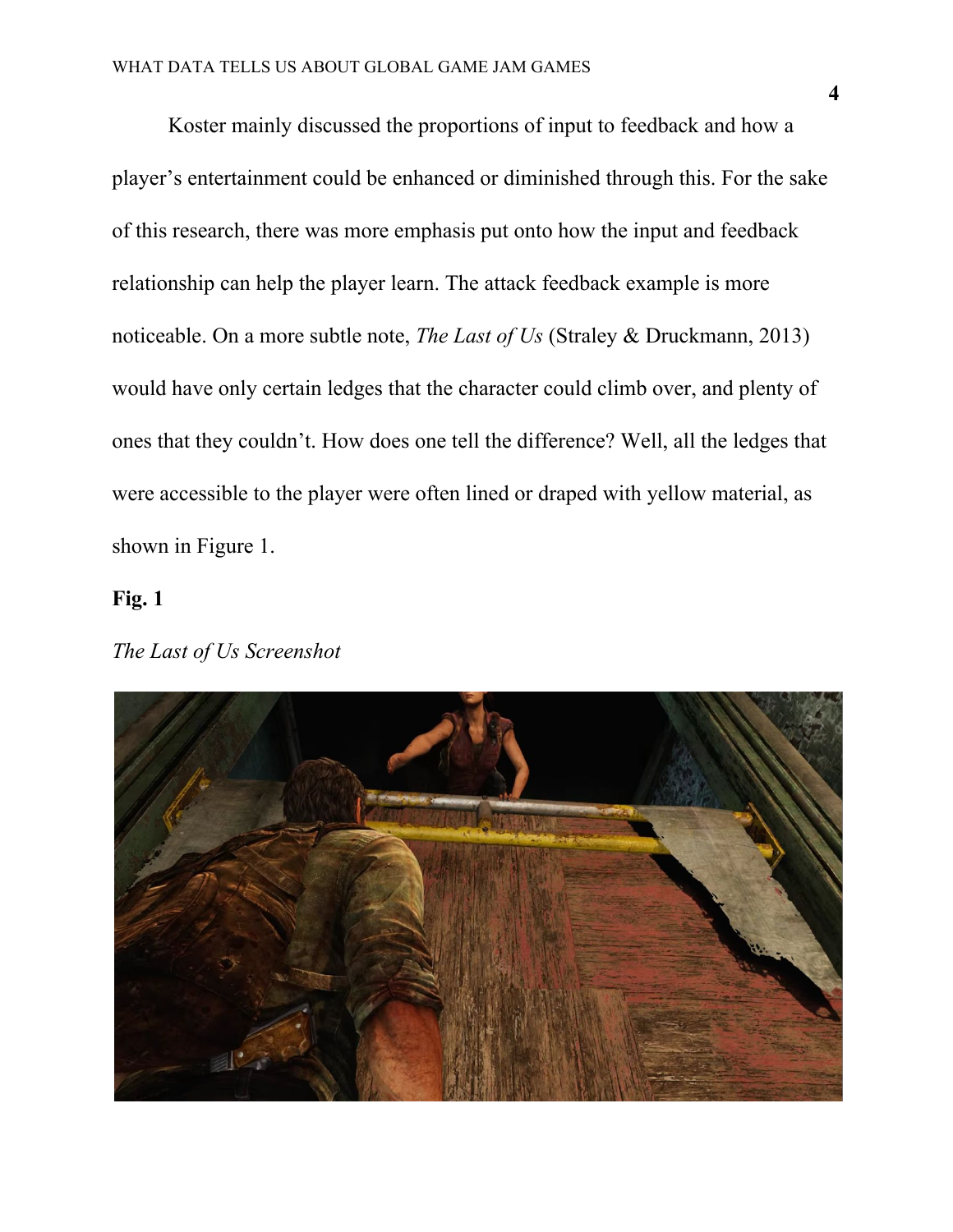*Note.* Player character examining ledge, ready to climb. (Straley & Druckmann, 2013)

In this example, the input is when a player presses the controls meant to climb, and the feedback is whether or not the character goes through the motion of climbing. As the player receives feedback of when the character does and doesn't climb, they begin to develop a new visual language. Not long after, players begin recognizing instantly which parts of the environment are climbable and which aren't, and it's not at all uncommon for this to occur without the player even realizing. Through this kind of feedback, game designers can assist players in navigating their worlds and understanding their games.

In his book, *Hamlet Hit Points*, Laws created a system that identified elements within key points of a story and placed them along a flow chart depending on the ups and downs of a hero's journey. In other words, to every main event, internal or external, that occurred, there were only three options. Things improved for the hero, things became worse for the hero, or nothing changed. Underlying this entire philosophy is an idea of Hope and Fear that Laws' wrote about in the introduction to his book. "At any given point in a story, we **hope** that the situation at hand will resolve favorably for the character we identify with, and **fear** that it won't" (Laws, 2010, p. 22, emphasis in original). In game design, this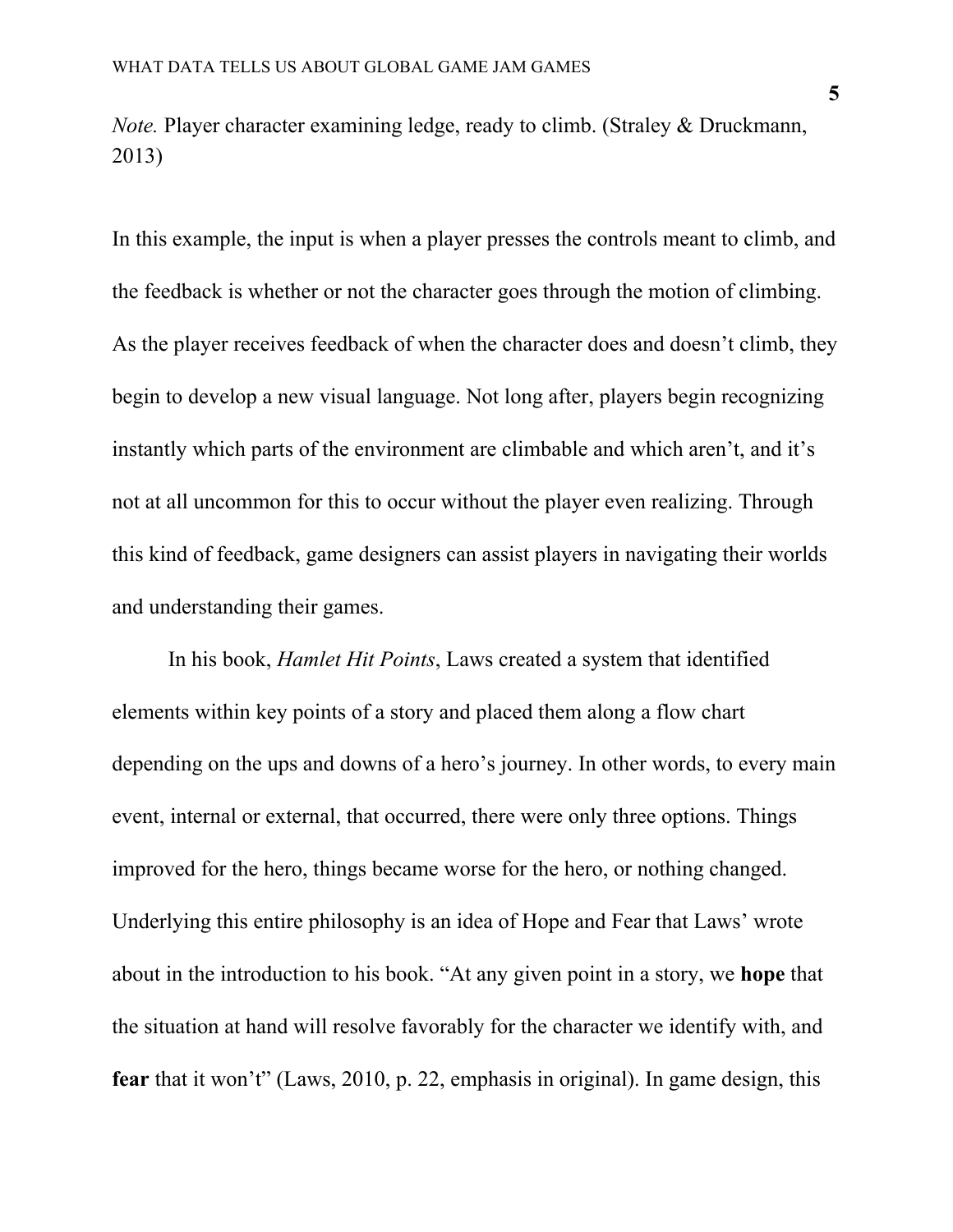can be applied by creating challenging situations that are manageable enough for players to hope that they can accomplish it, but difficult enough that they fear failing. Too much hope, and the game becomes too easy. With too much fear and difficulty, it becomes discouraging and frustrating.

### **Methods**

The questions included in the form were selected to examine either the visual qualities, the narrative choices, or the mechanics of the game. Any other information listed was just to note what games were played and what diversifiers were used. The purpose of such questions was to examine a wide variety of elements in games from various aspects to determine whether or not any noticeable connections could be found. Laws' (2010) and Koster's (2012) ideas were included in the design of some questions because they provide a base in which certain terms such as feedback and narrative could be described in context of the overall goal.

To have a better controlled and comprehensive sample of games to choose from, only games developed during the 2019 Global Game Jam were played and used for recording data. Games were chosen at random—selected and recorded in the order that they appeared on the webpage at the beginning of each session. Games were played on Windows 10, and any games that were not able to run on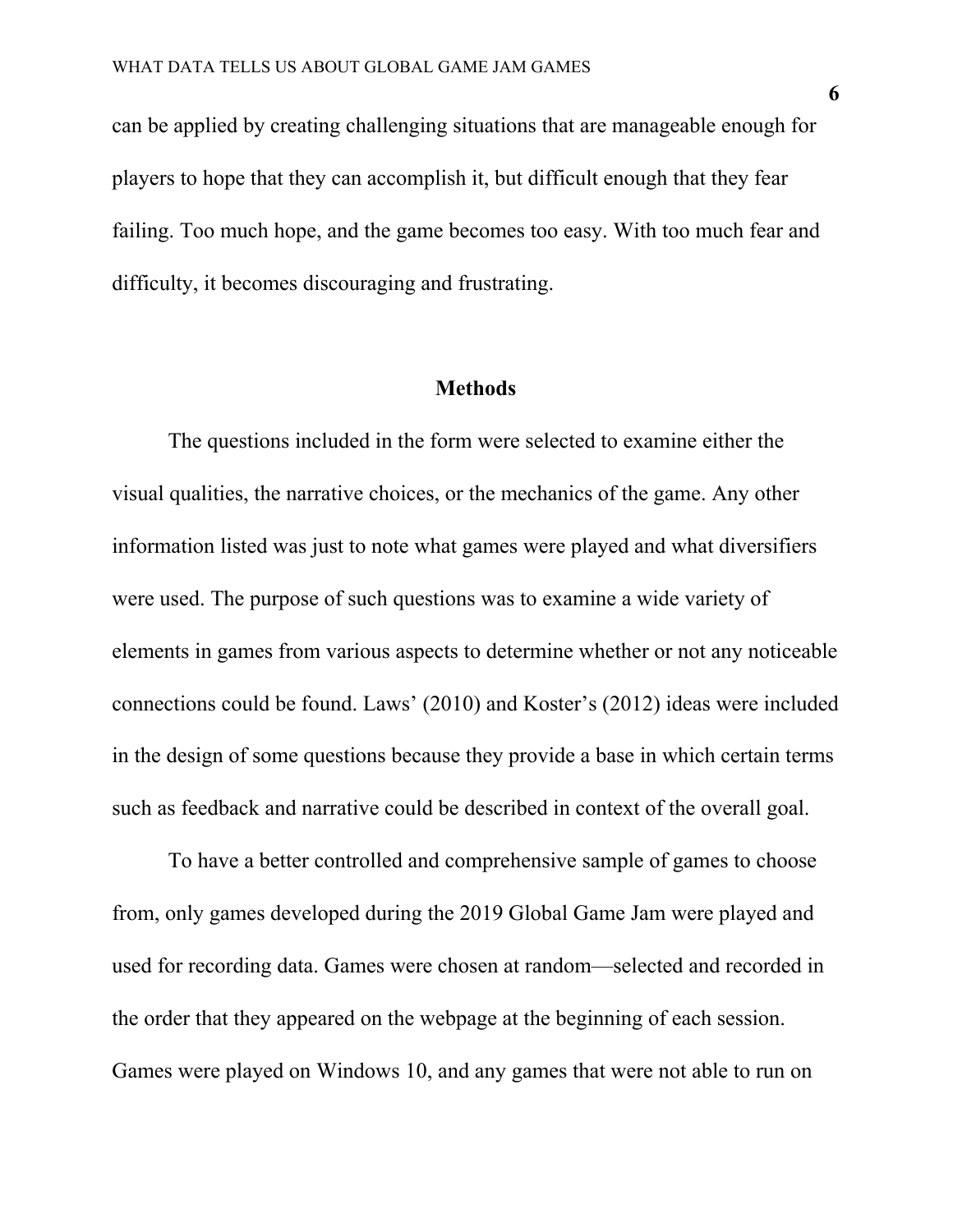provided systems were not included as part of the analytical process. If games were not able to be opened or if they were designed as tabletop games, then they were also not included. The documentation of results was done in a form using Google Forms for quick and easy analysis, which includes simple conversion into a spreadsheet. Tables representing the recorded observations are located in the appendix. Each table represents a question from the form and its corresponding answers from 40 different games. A list of the games played, as well as links to each, have also been included.

### **Discussion**

## **Restrictions in the Game Design Process**

Diversifiers, as the official website puts it, are "optional restraints" (Global Game Jam, 2019, para. 5) that are provided each year during the Global Game Jam for players to use freely. These restraints are separated into eight different categories: sponsored, accessibility, art, audio, code, design, narrative, and meta. Using these, jammers can find a starting point during their game creation process. Each diversifier is different, and each provides a different kind of restraint that jammers would then willingly force themselves to work within.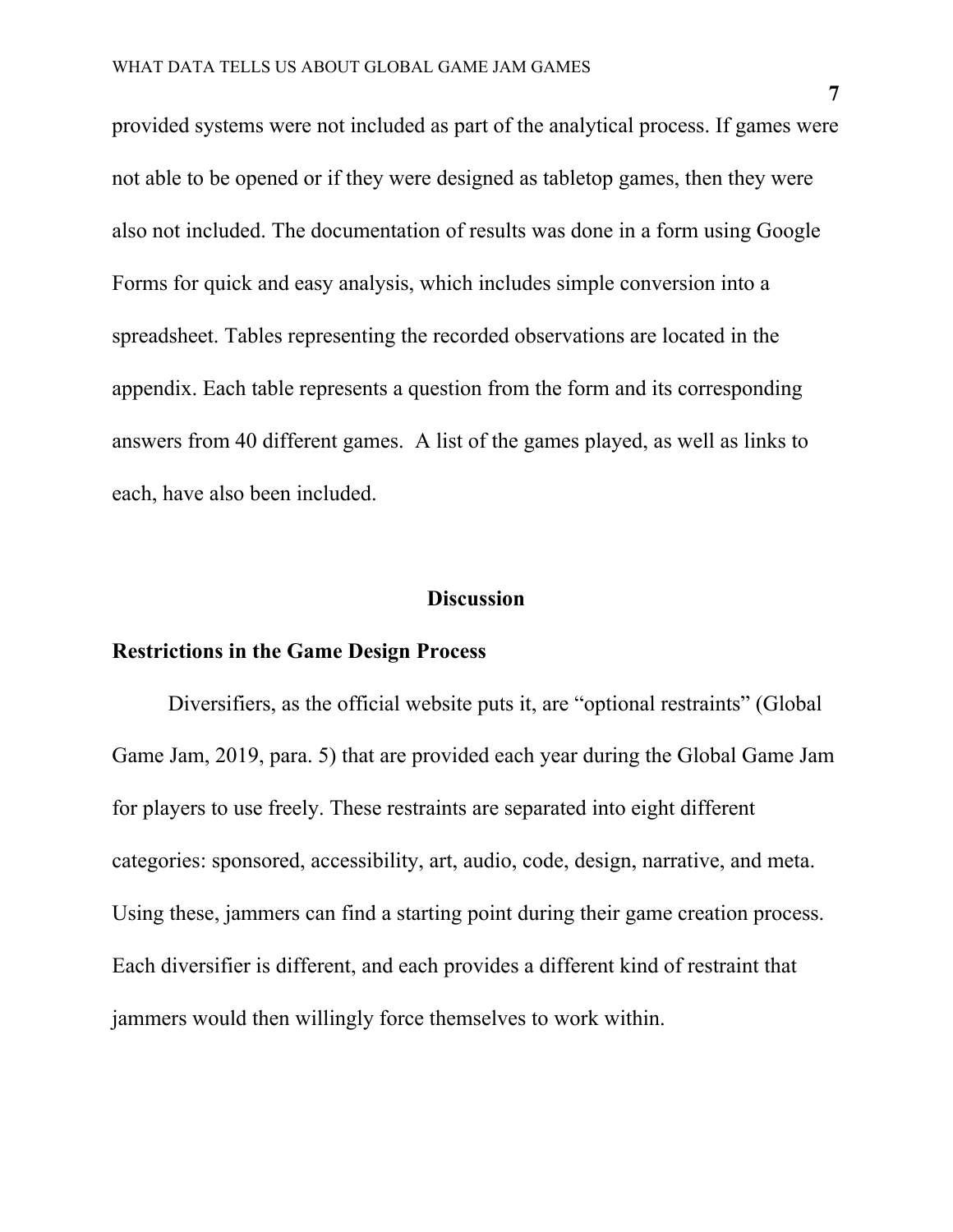During my process of playing games and gathering data, I took the time to record each diversifier listed for each game. As I looked over them during the analysis phase of my project, I began to find connections that I hadn't expected. At this point, I think it's also important to explain that along with the same series of questions for each game, I provided a space at the end to make a few notes and comments. I almost alway took the time to state whether or not I had enjoyed the game. And so, while analyzing data, I was able to seperate games that I had only positive remarks for at the time, those with only negative remarks, and those with a mix of both. Out of 40 games, 15 (37.5%) were well liked by me at the time, and ten (25%) were rather disliked. Using this, I drew up which diversifiers were connected to the games I liked and to the games I disliked. Here's the most important thing I found. Out of the ten games which I had only negative remarks for, eight (80%) of them didn't use any diversifiers. Now, it may seem a bit odd to some readers that the games with no restrictions, the ones with all the space they need for pure creativity, are the ones that ended up being less successful.

*Protect Home* (Hamdam, 2019) is one of the many 2019 GGJ games that I had the opportunity to play, and it may provide some answers into the oddity presented. To start, it wasn't the first game that the creator made that weekend. In fact, this was the second, which he made on a whim with only a few hours left.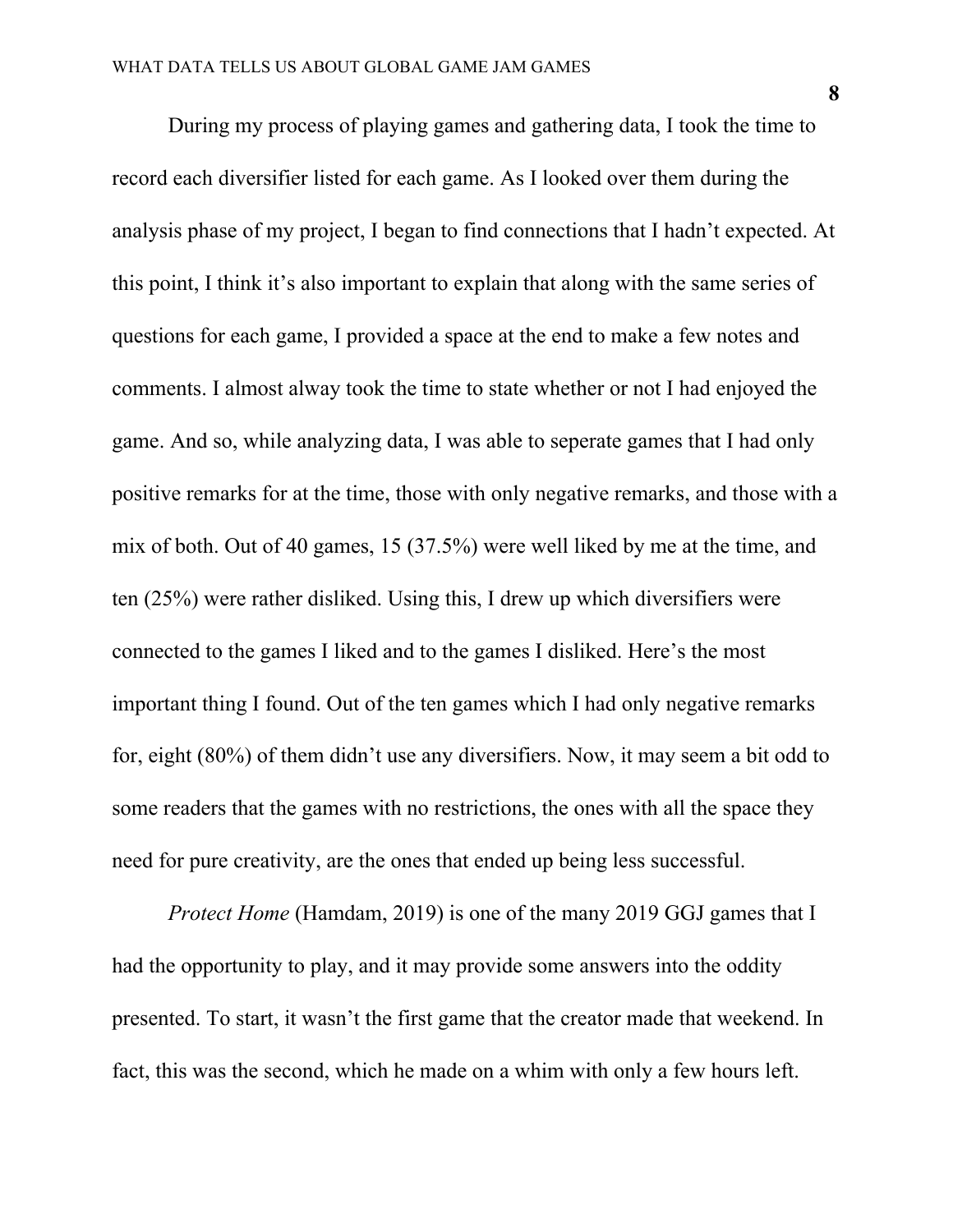Secondly, out of all the games I analyzed, this one had the most diversifiers: Keep it simple, Thomas Wasn't Alone, In Ink, and Assetless. Explaining these four diversifiers should give you a good idea of what kind of game I was playing. *Keep it simple* is the restriction of making a game that uses only a D-pad and two buttons. You could use less and still use this diversifier, but that was the max of what you could have. *Thomas Wasn't Alone* is a diversifier that plays off the game of the same name. "Thomas Was Alone" (Bithell) is an indie platformer created back in 2012. It had the unique quality of being made entirely from geometric shapes. As such, this diversifier requires the designer to use only geometric shapes to represent everything in the game. *In Ink* is an easier diversifier to understand. It simply means that everything must be in black and white. Not even shades of grey are allowed. *Assetless* means that all visuals must be made in the game-making engine itself. Not outside sources can be used or imported to act as visuals. So, basically, "Protect Home" is a black and white game that uses only squares as visuals and only a D-pad as controls. Imagine any 8-bit game. This game was simpler visually than that, and far simpler in design as well. This game is also one of the 15 that I had nothing but positive remarks for.

The game mechanics were simple as well. You move a small white square that you crash into other small squares to keep them from hitting the big square in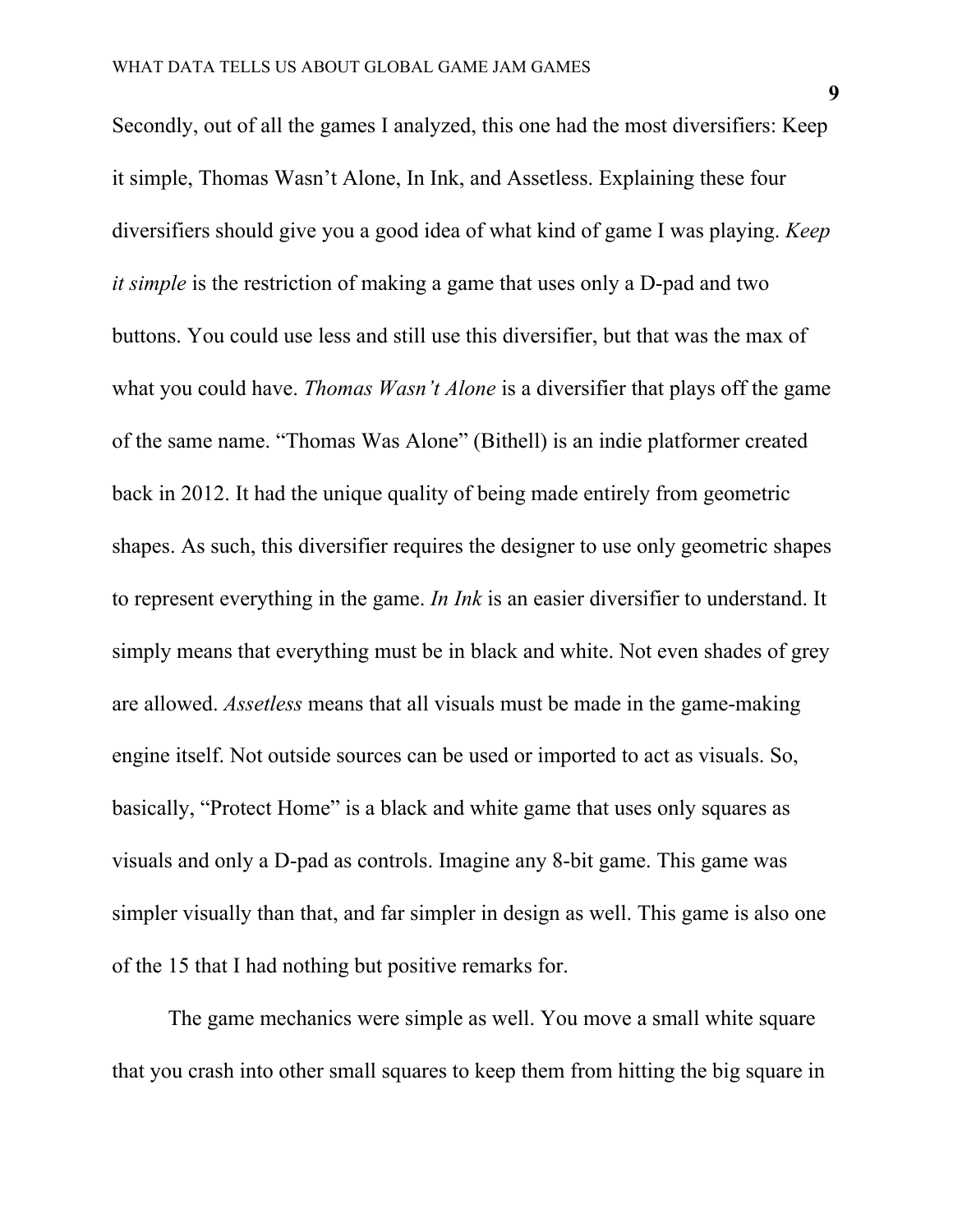the center. Incredibly simple game, and yet I played it more than a couple times. Laws' thoughts on hope and fear could be sufficient in explaining why such a game with incredibly limited resources could still be so enjoyable. In game design, this idea shines through whenever a player is allowed to feel both the fear of losing and the relief of completing a task in time, defeating an enemy, avoiding an attack, etc. In "Protect Home", the squares attacking you are constantly becoming faster and increasing in number. This alone will cause close calls and difficult situations to inevitably happen, no matter how skilled a player is. The challenge of a continually increasing pressure from attackers is what makes this game fun.

What does this have to do with having the most diversifiers? It seems that perhaps the more diversifiers a game is working under, the more focused it could be on exploring its main source of fun. By limiting the scope of the project, jammers also allow for greater creative freedom when exploring the core elements of their game. These elements are often what the designer believes makes the game fun. Without these restraints, it can become very easy to move away from core programming in order to include everything you want in a game within the short 2-day period.

### **Art and Sound vs. Mechanics**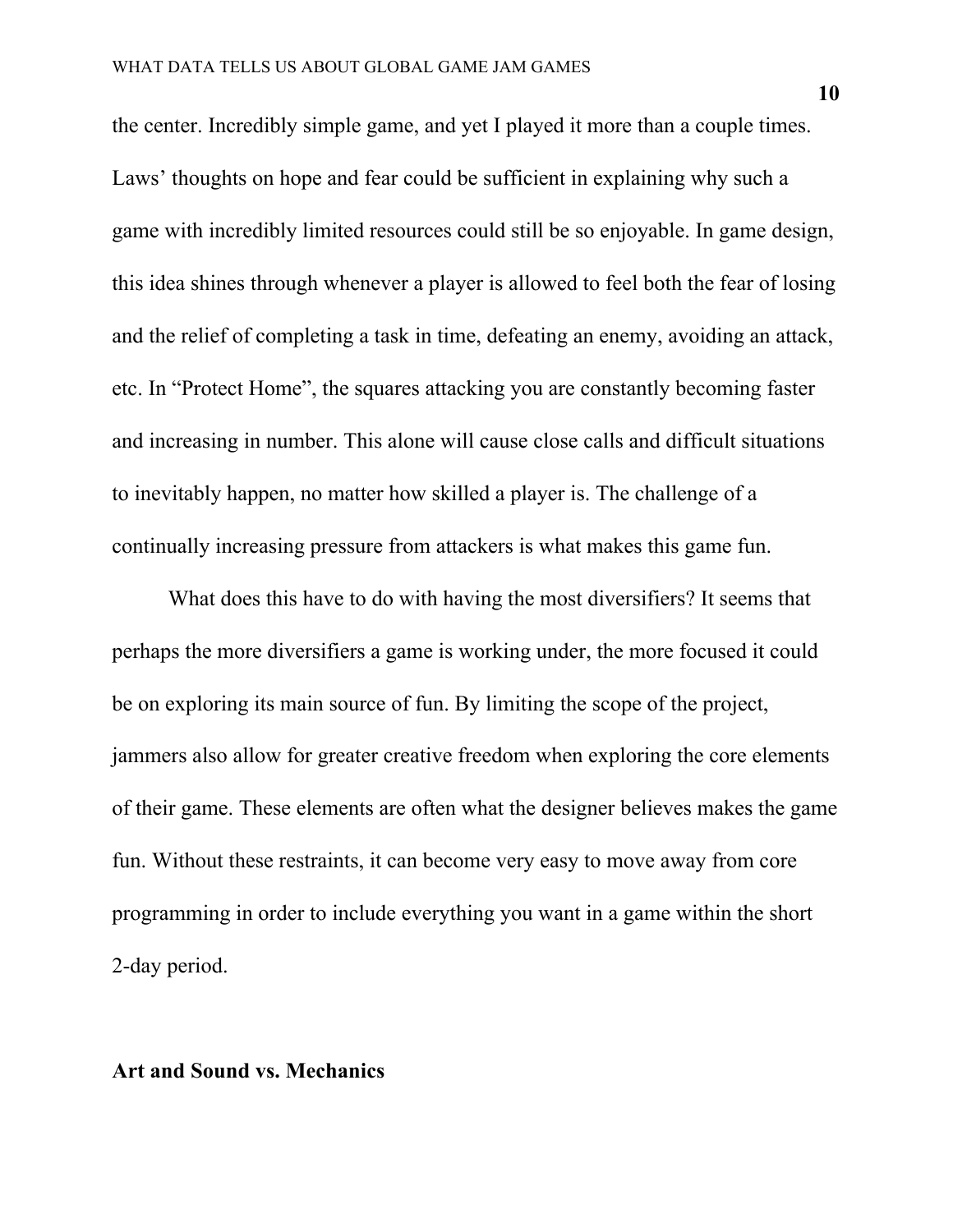Admittedly, this section will have less verifiable evidence as any of the others. It's based mainly around an observation I had jotted down during the second half of my playthroughs. There were plenty of games that had really interesting art styles. They were rather appealing to look at and had me excited for the game. However, the more I played, the more I noticed that games with the best art styles tended to also be the most lacking in terms of smooth gameplay. Sometimes, they would even lack interesting gameplay at all. They *looked* real nice, but they didn't *play* well.

*Dust Bunnies* (Polak et al., 2019) is one of the last games that I was able to play, and it provides a good example of this commonality. It's a puzzle game with an art style that is simple, but interesting. Very stylized monochromatic drawings (Fig. 2) are used to build the little world imagined for this game.

## **Figure 2**

*Screenshot of Dust Bunnies*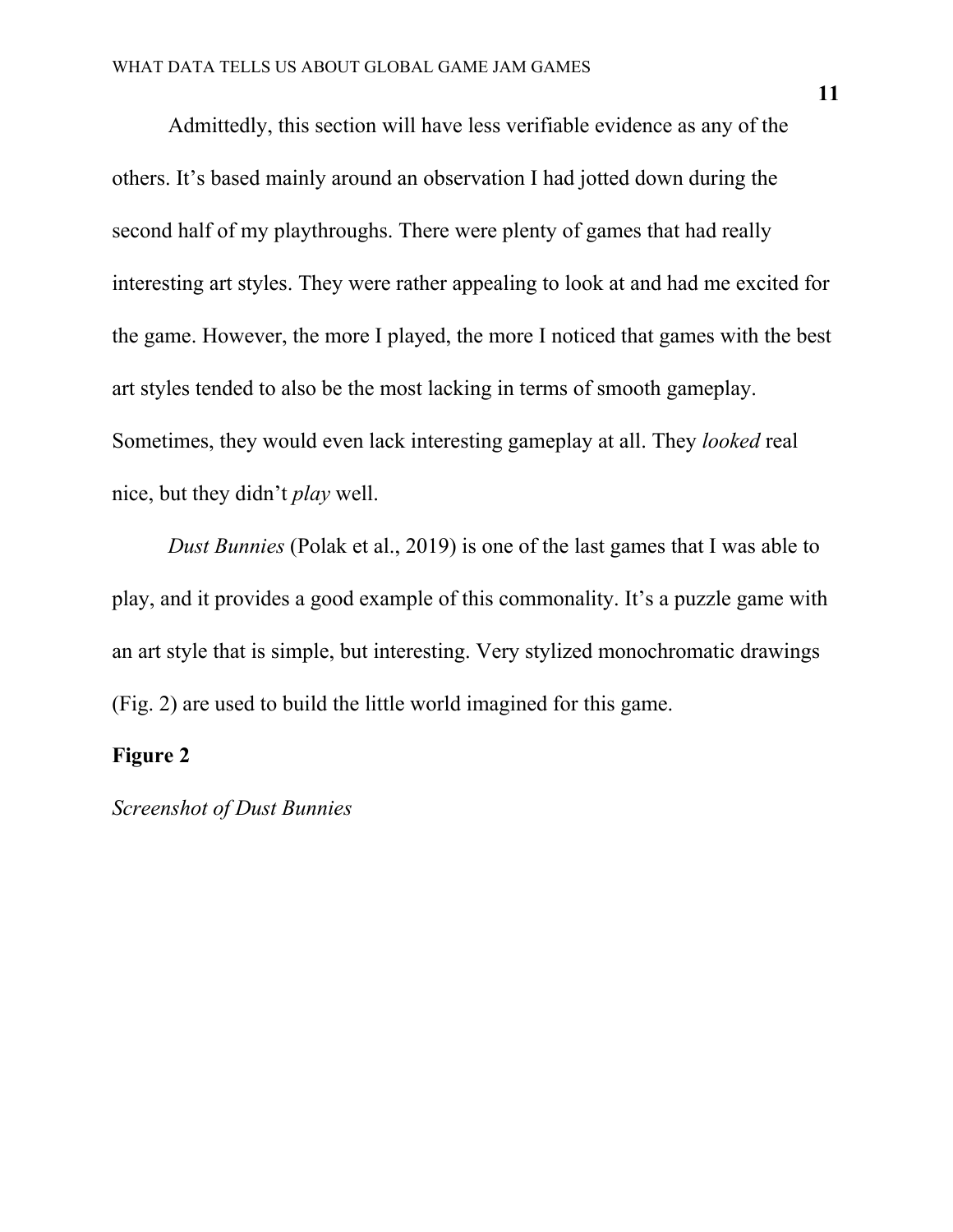

*Note.* Bunny is shown approaching a dust ball. (Polak et al., 2019; illustration from GGJ game page)

It was an enjoyable experience just to look at. However, the art was compromised with what I can only assume were glitches and bugs, or otherwise just insufficient level design. I understood the controls, but there was nothing that informed the player on the goal or how to achieve it. I very quickly became lost in the game, which becomes a critical problem in games that present a puzzle for you to solve as you explore the environment. Though visually appealing, the game wasn't interesting to play, and it was mostly due to a lack in developing the core qualities of what made it fun.

As a note, among the 40 games analyzed, those with more prominently neutral color schemes tended to be better well liked. There were three (30%) games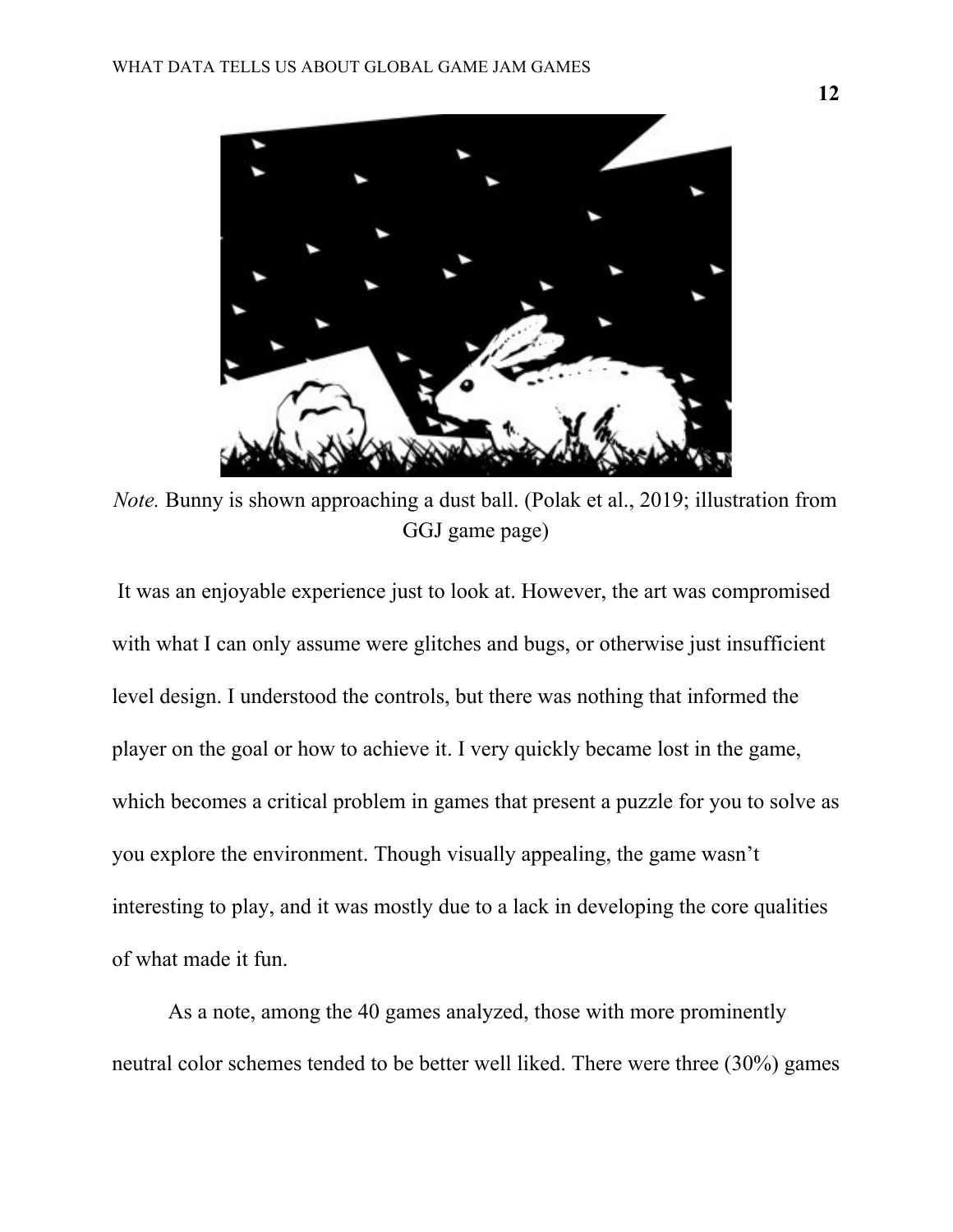with neutral color schemes out of the ten that were disliked after play. Out of the 15 games liked after play, seven (47%) of them had neutral color schemes. It's not an incredibly large difference; however, implementing a neutral color scheme is often simpler and less time consuming. It would be rather presumptuous to say that choosing a more neutral color scheme is what allowed some jammers to make more liked games, but I believe it was interesting to note in this discussion. While games that were disliked seemed to evenly space out their color schemes between warm, cool, and neutral, those that were liked had far more neutral schemes.

## **Clear Directions and Objections**

During the gameplay process, I found myself often noting a recurring circumstance. Games either didn't present instructions to follow, or they didn't provide the player with a clear directive or goal. (Some games provided instructions on their own sites, though it was often the case that when instructions weren't found in game, they weren't found there either.) In most cases, both are essential in allowing the player to experience a game in the way that the creator intended. Without clear directives, it's very easy to become lost and frustrated during play. Not informing the player on essential game design and mechanics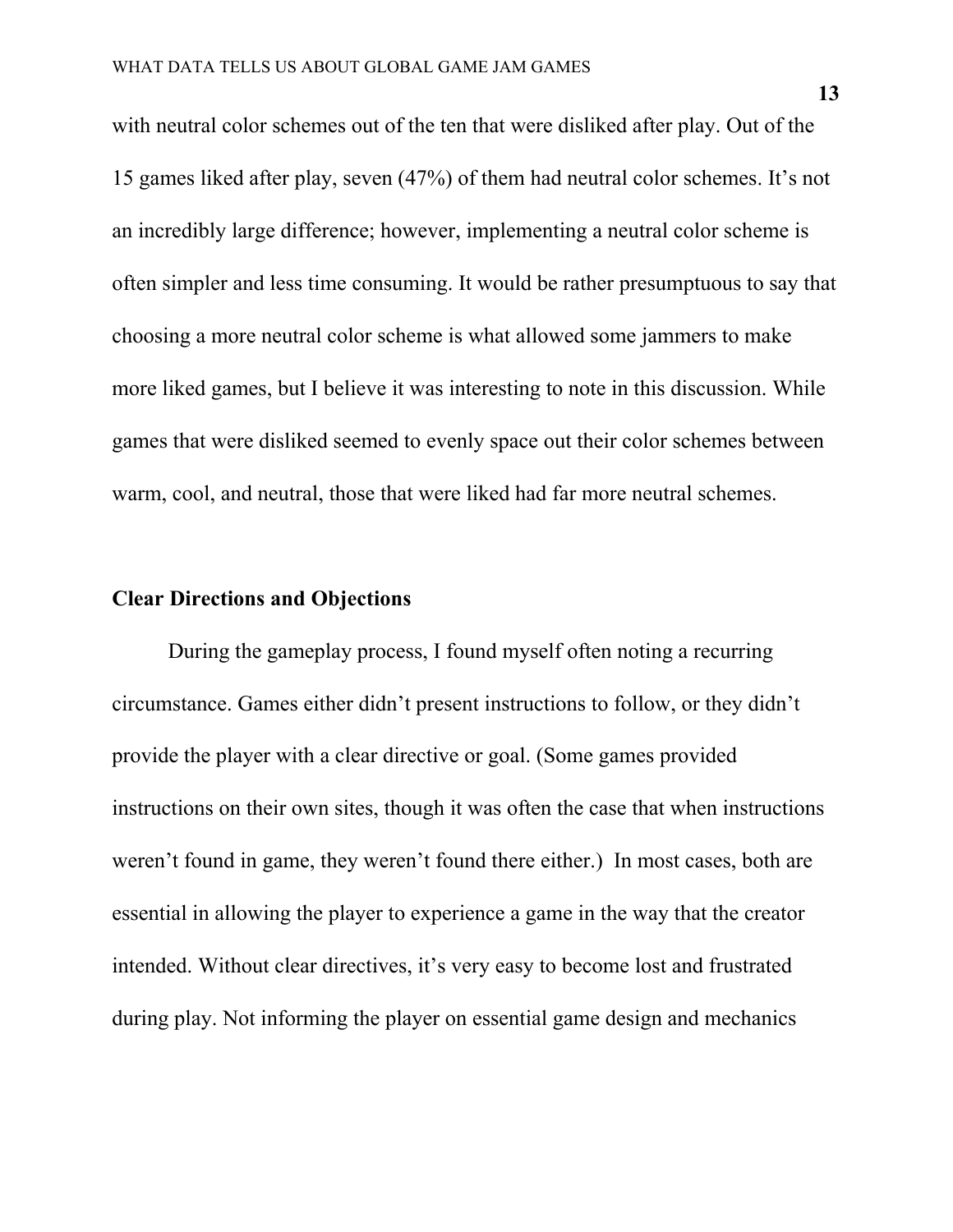often ended up being a decisive factor in whether or not I, as a player, liked or disliked the game during play.

Certain diversifiers were created for the effect of reigning in games towards more understandable mechanics and play. *Keep it Simple* is a diversifier that limits the controls of the game to only a few buttons, and these tend to be universally used and adapted into most games. It makes the controls all the more intuitive. When the controller is quick and easy to be understood, the lack of instructions can be easily excused. The diversifier *Language Independence*, though perhaps more challenging, can prove effective in making jammers focus on more useful ways of guiding players throughout their world. Without the ability to use language to offer directions and tell a story, it becomes necessary to instruct players through more visually derived directives. A map or an arrow is often more effective in leading a player than worded instructions, especially when the player doesn't know the environment they're being introduced to inside the game. It's similar to how medical institutions will hire animators to help patients visualize treatments or procedures. We understand things better when we can see them. The narrative may take a hit depending on how well versed the jammer is at visual communication, but the player will probably be better informed on where to go and how to get there.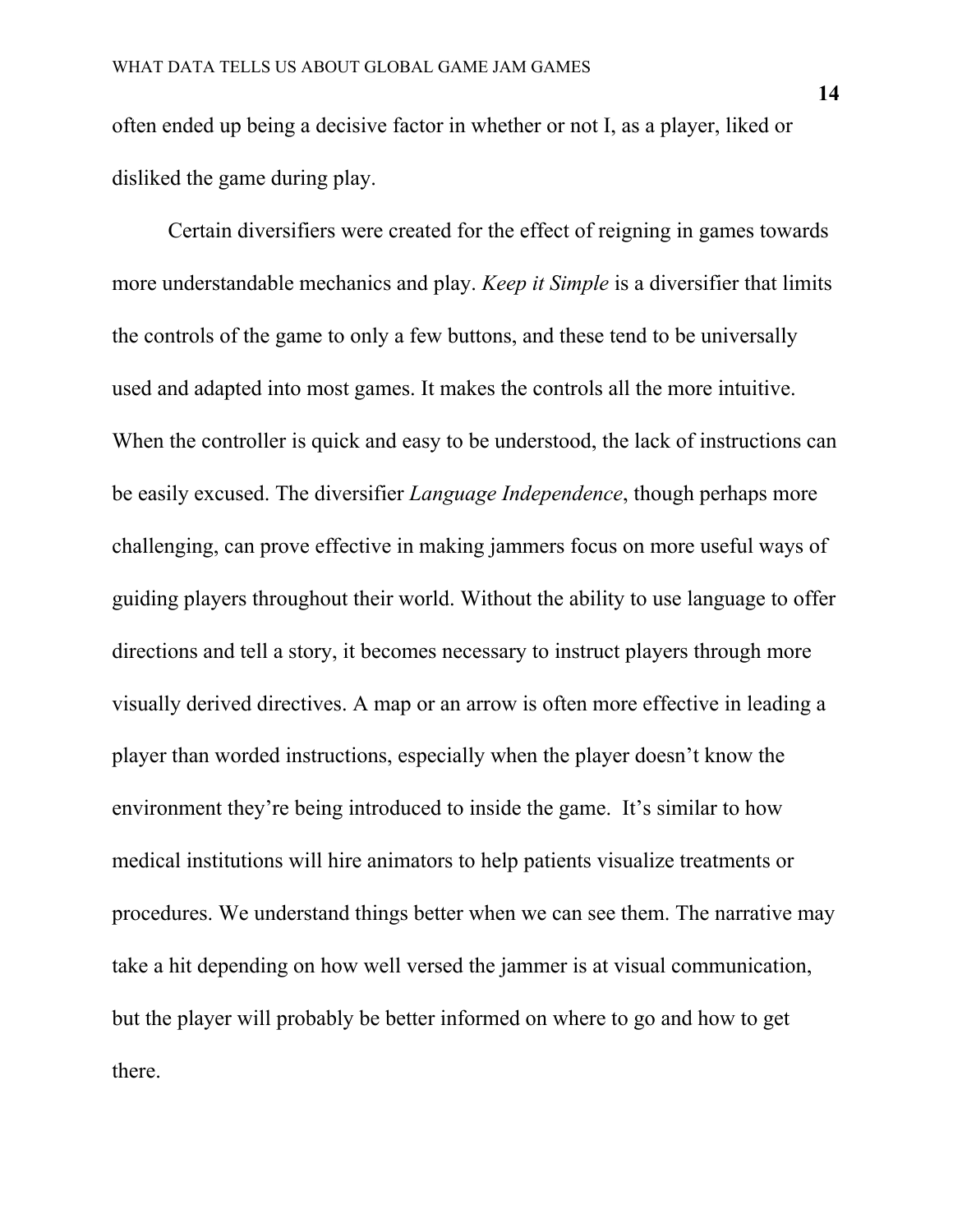Games that listed these two diversifiers as being a part of the design process also tended to be more enjoyable during play. Out of the 15 games that I enjoyed, three listed the *Language Independence* diversifier. On the same grounds, five out of 15 listed the *Keep it Simple* diversifier. Both can be useful in guiding and instructing the player as they navigate and try to understand your game. These two diversifiers also have the greatest amount of association with liked games than any other diversifiers. I believe this is because games that have clearly understood objectives and controls are far more convenient to the player and allows them to play the game as intended. Without knowing exactly what they're doing, a player may attempt to play in a way that the game isn't designed to accommodate.

As mentioned in the methods section, the end of each form had a space to note how effective I believed the feedback to be for each game. This was measured on a scale of one to five—one meaning little to no feedback and five meaning efficient amounts of rather effective feedback (Fig. 3). In all fairness, this is probably the most subjective data collected, but I believe it provides a clearer look into how a player felt after playing.

#### **Figure 3**

*Feedback in Games Played*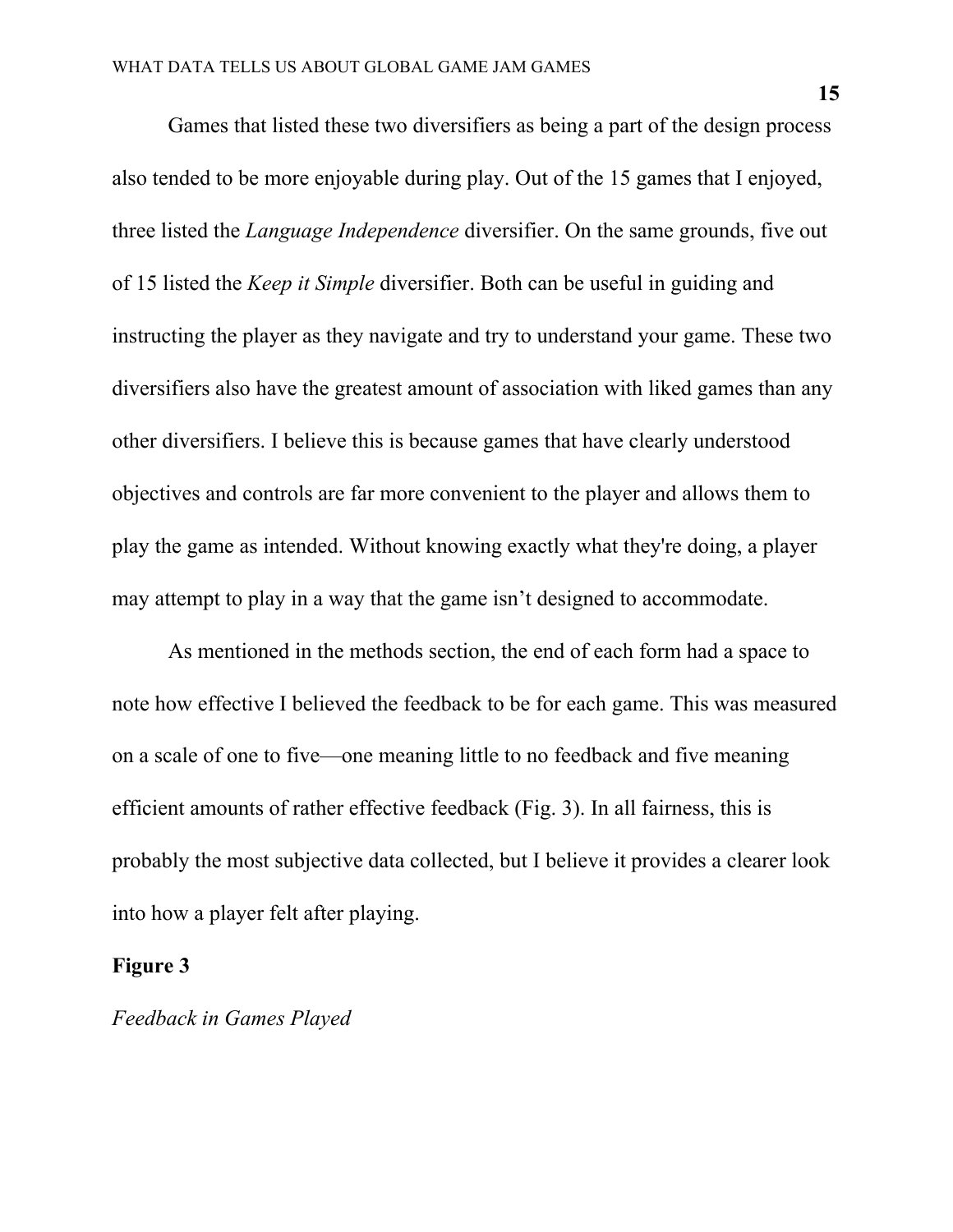

Averaged Feedback based on Game Enjoyment

*Note.* The table shows the mean rated feedback of games that were liked, games that were disliked, and all 40 games.

Consider in the introduction how it was explained that feedback often provided players with direction throughout the game, guiding them where to go, what to do, what could be done, and the outcome of their actions. With this in mind, the numbers recorded seem to suggest that the liked games, which on average had better feedback, were also ones where the player was more clearly advised and directed. They had more in the game that provided a clear path forward for them to follow.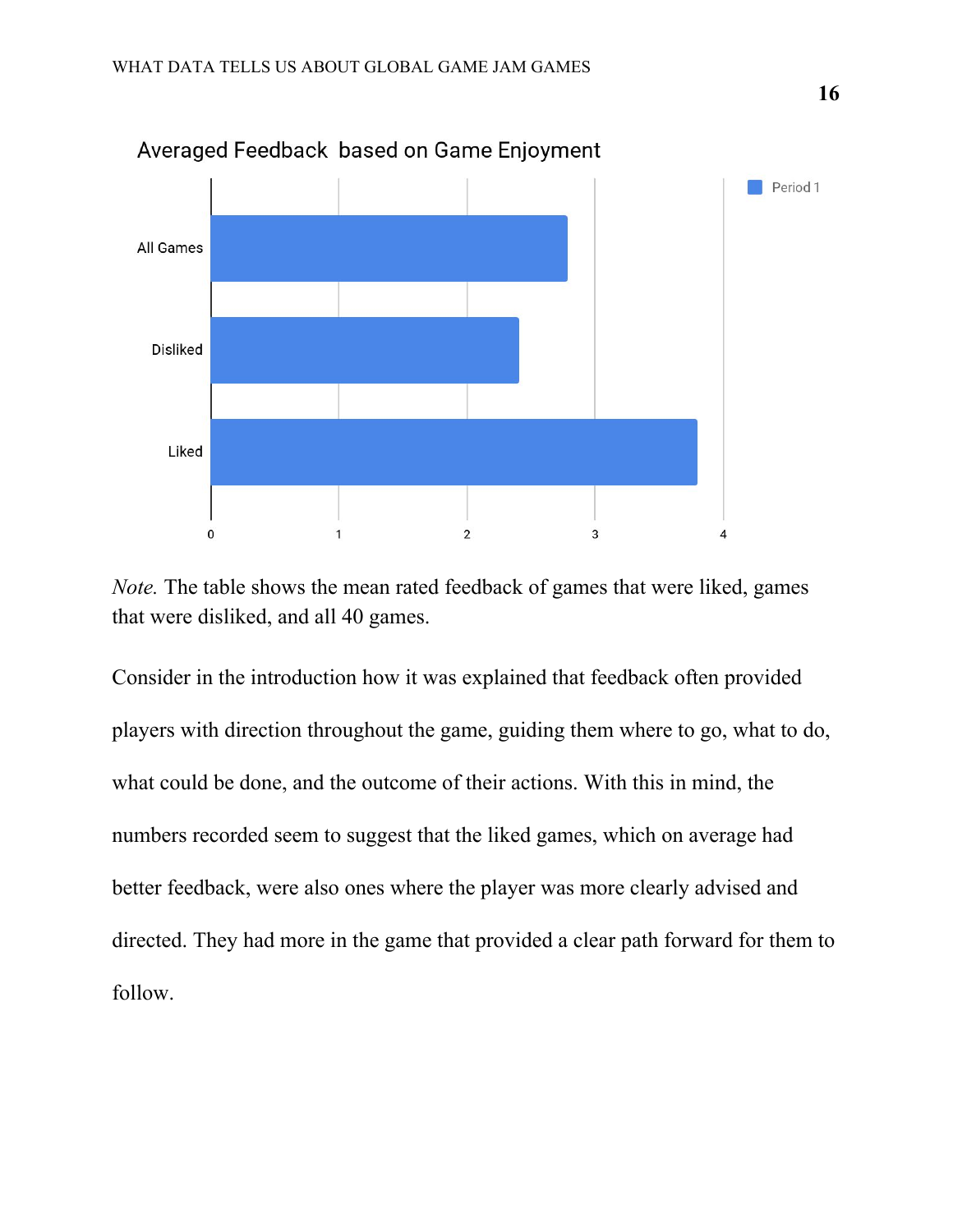## **Hope, Fear, and Story**

Elements of hope and fear were found in ten (67%) of the 15 games I enjoyed at the time, and only in three (30%) of the ten games that I had not enjoyed. Besides which diversifiers were listed, this is one of the only other major differences between the games that were noted as being liked and those that weren't. It's important to keep in mind that this is all conjecture based on statistics recorded from very subjective data. Hope and fear aren't necessarily elements that are likely to improve gameplay, but they are worth considering during the design process. Being presented with challenges and overcoming them are the base ideas that inspire all storytelling, which we naturally find ourselves entertained by. Conflict is exciting.

Stories are continually becoming more and more prominent in video games, though it's not certain whether this inherently makes a game better. As someone who greatly enjoys narratives in games, I was rather curious to find if they happened to be more present in liked games as opposed to disliked games. After looking over the recorded data and analyzing what I could, my findings weren't as conclusive as I thought they might be. Out of the 15 liked games, 7 (47%) of them had an identifiable story. For the 10 disliked games, only 3 (30%) shared this trait. A 17% difference is noticeable, but from such a limited sample size it's not enough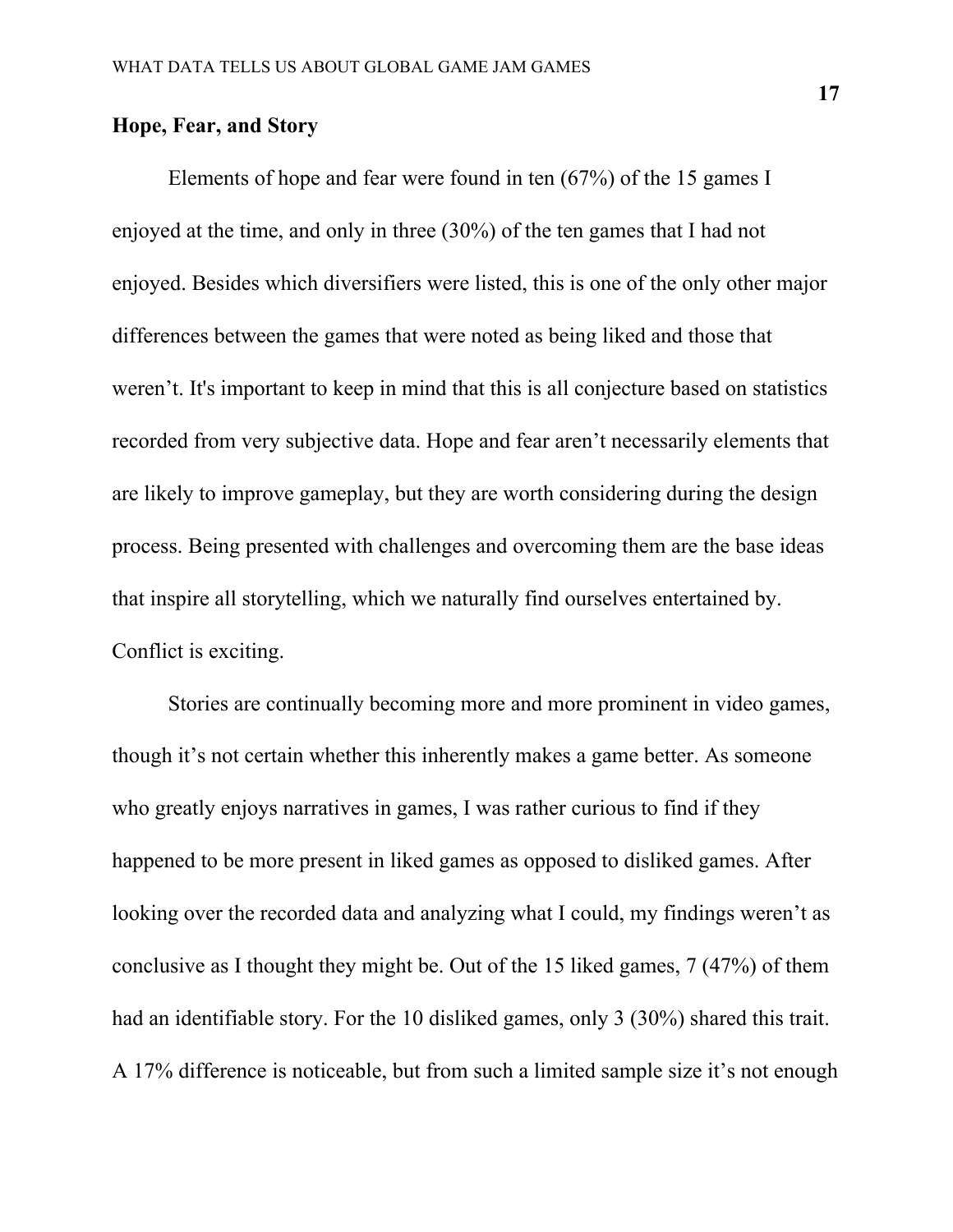of a difference to make any strong conclusions. It is a difference though, and it seems to suggest that a story *could* improve the entertainment value of a game.

When examining games that had identifiable stories and the diversifiers listed (Fig. 4), there seems to be a conflicting idea presented.

## **Figure 4**

*Diversifier-Based Record of Stories Compared to Liked & Disliked Games*



Stories and Enjoyment in Games Based on Diversifiers

*Note.* Graphs the presence of a three-act story structure, the number of games that were liked, and the number of games that were disliked for each diversifier identified during playthroughs.

Games with no diversifiers listed, which were far more likely to be disliked, also had the greatest amount of games with identifiable stories. Out of the 12 games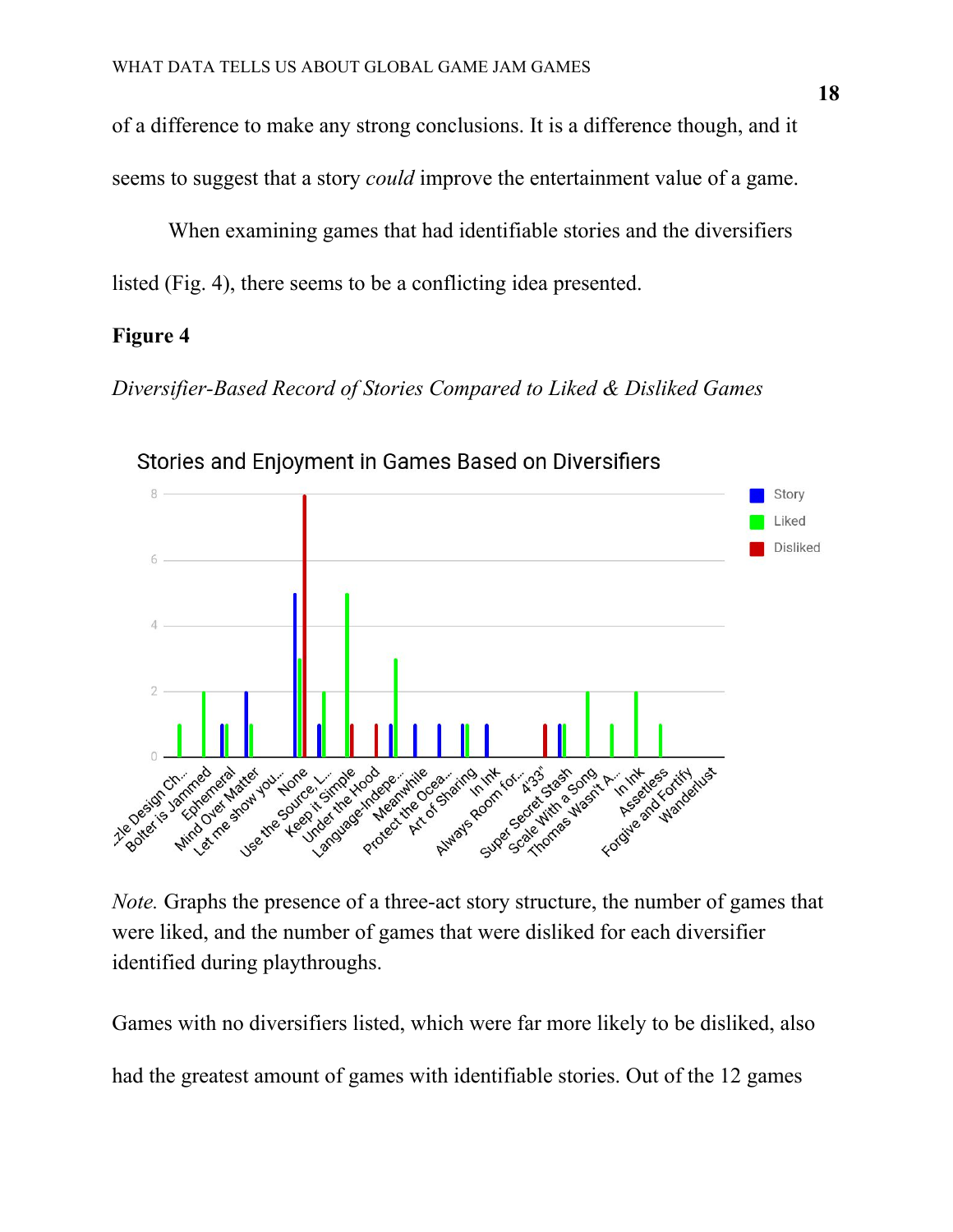with narrative aspects, five (42%) of them had no diversifiers. By association, this would seem to suggest that there is no correlation on the inclusion of story and whether or not a game is enjoyed. However, it is important to note that of the five games with no diversifiers that also had stories, three of them were liked. These three were also the only liked games from among those with no diversifiers. If a game had no diversifiers and *also* had a narrative, it was far more likely to be a liked game than if it had no diversifiers and *didn't* have a narrative. I want to reiterate that this isn't substantial enough to be anything conclusive, but it was worth noting.

### **Conclusion**

In looking over the data, there were a few noticeable things that had stuck out to me. Jammers that listed the use of diversifiers, and therefore restrained themselves in the process, tended to create games that I found more enjoyable. Balancing art and sound with well developed mechanics seemed difficult for some jammers, and oftentimes games that struck a balance with both turned out for the better. Games that had good directions were easier to play and easier to enjoy. Same goes for those with conflict and interesting stories. Whether or not these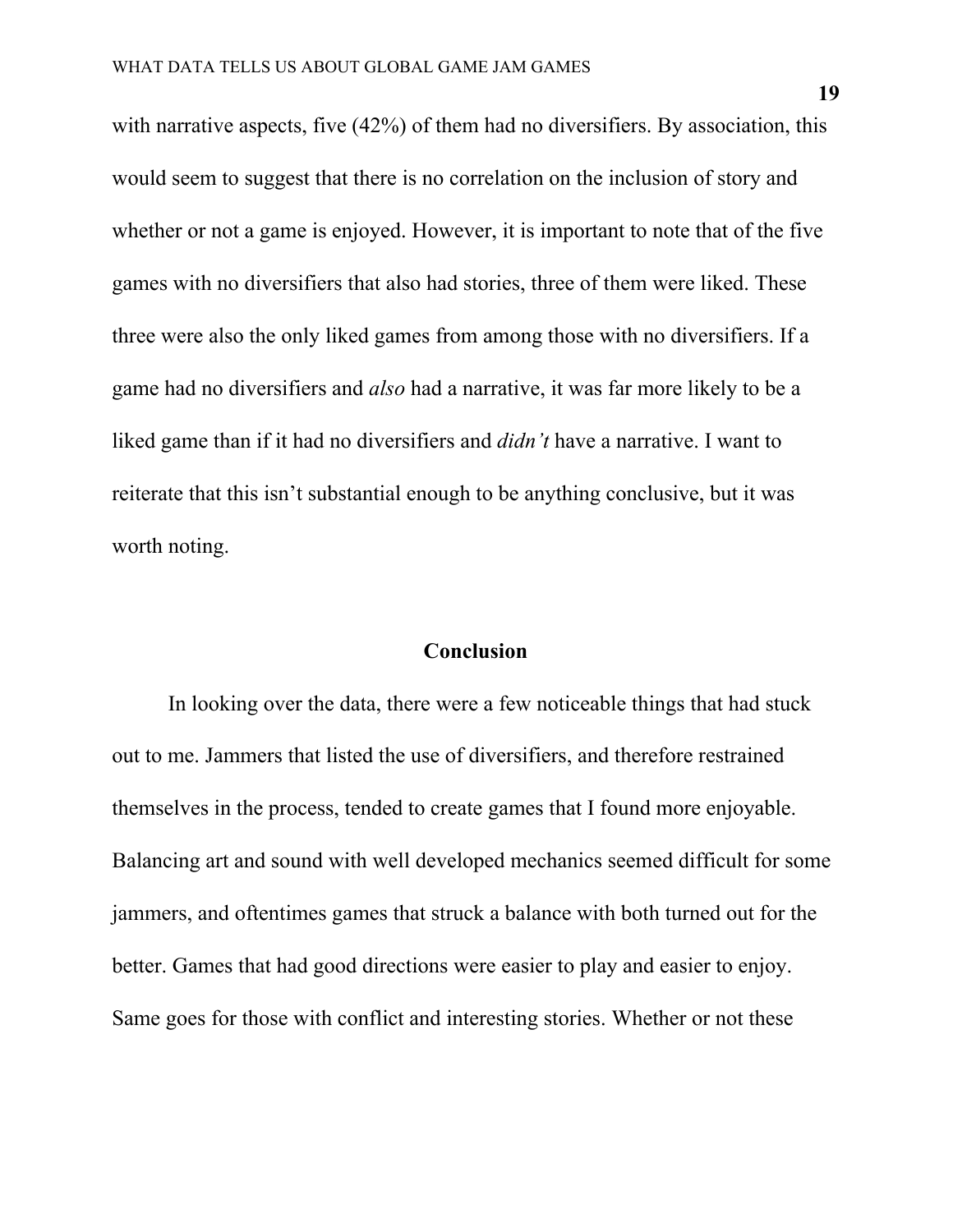helped the games reach some agreed upon state of *good*, it made them more enjoyable to me as a player.

This project as a whole was done not to examine how to make the best Global Game Jam game, but rather to provide a small compendium of data that could help guide game designers towards understanding both the qualities of games that seemed successful and the qualities of games that didn't. These qualities exist both in the 2-day process of game design and in the eventual product itself. Though nothing in this research can promise or predict a good game, it can certainly allow others to examine what creators are doing during their experimentation, and what aspects seem to lead to greater success.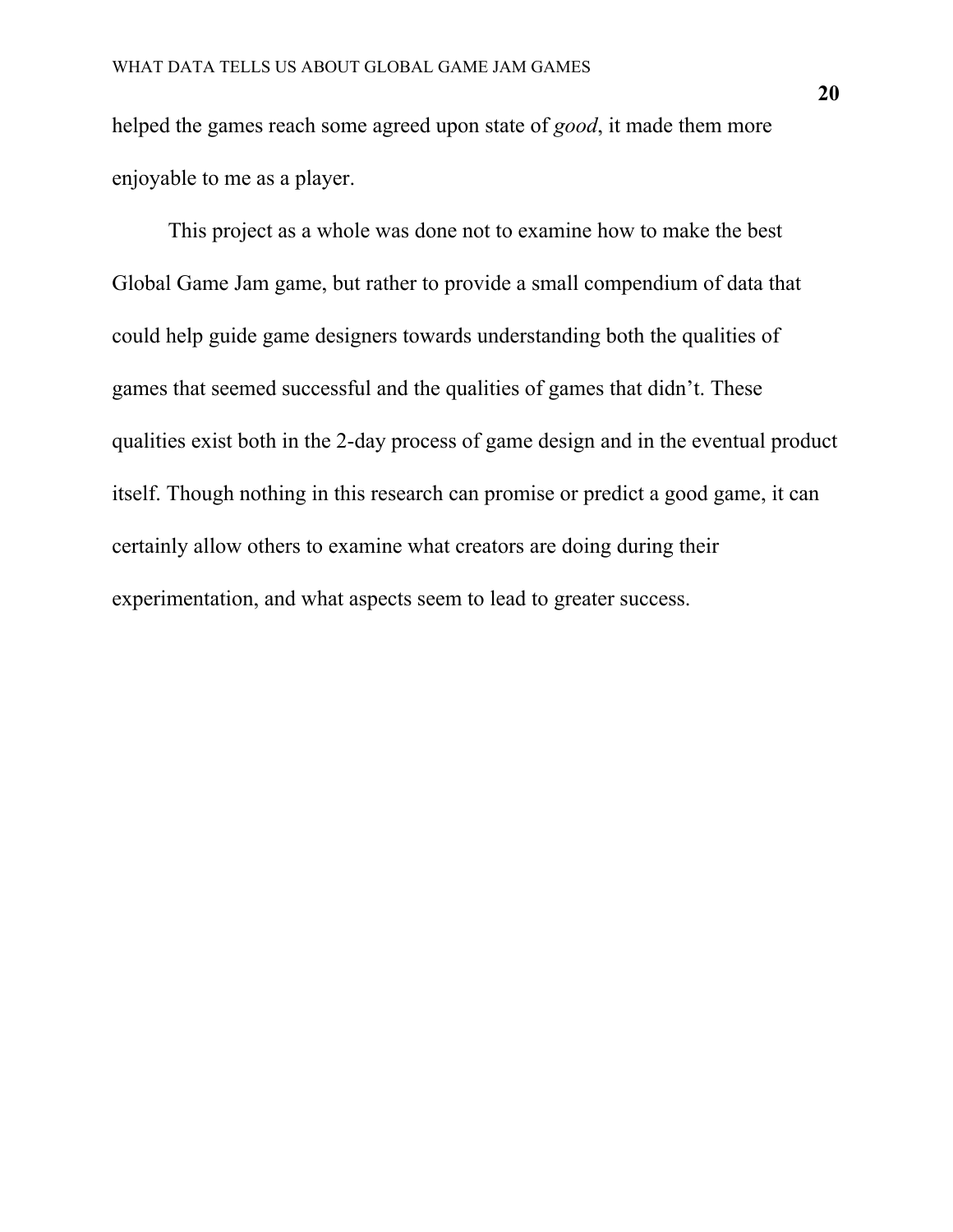## **References**

- Bithell, M. (Developer). (2012). *Thomas Was Alone* [Video Game].
- Global Game Jam. (2019). *GGJ19 Diversifiers*. Retrieved May 2, 2020, from

<https://globalgamejam.org/news/ggj19-diversifiers>

Global Game Jam. (n.d.). *About.* Retrieved May 2, 2020 from

<https://globalgamejam.org/about>

Hamdam, J. (2019). *Protect Home* [Video Game]. Global Game Jam.

Koster, R. (2012, January 20). *Narrative is not a game mechanic.* Raph Koster's Website.

<https://www.raphkoster.com/2012/01/20/narrative-is-not-a-game-mechanic/>

Laws, R. D. (2010) *Hamlet's Hit Points*. Gameplaywright Press.

- Polak, A., Antalec, I., & Hatala, M. (2019). *Dust Bunnies* [Video Game]. Global Game Jam.
- Straley, B., & Druckmann, N. (Director). (2013). *The Last of Us* [Video Game]. Naughty Dog.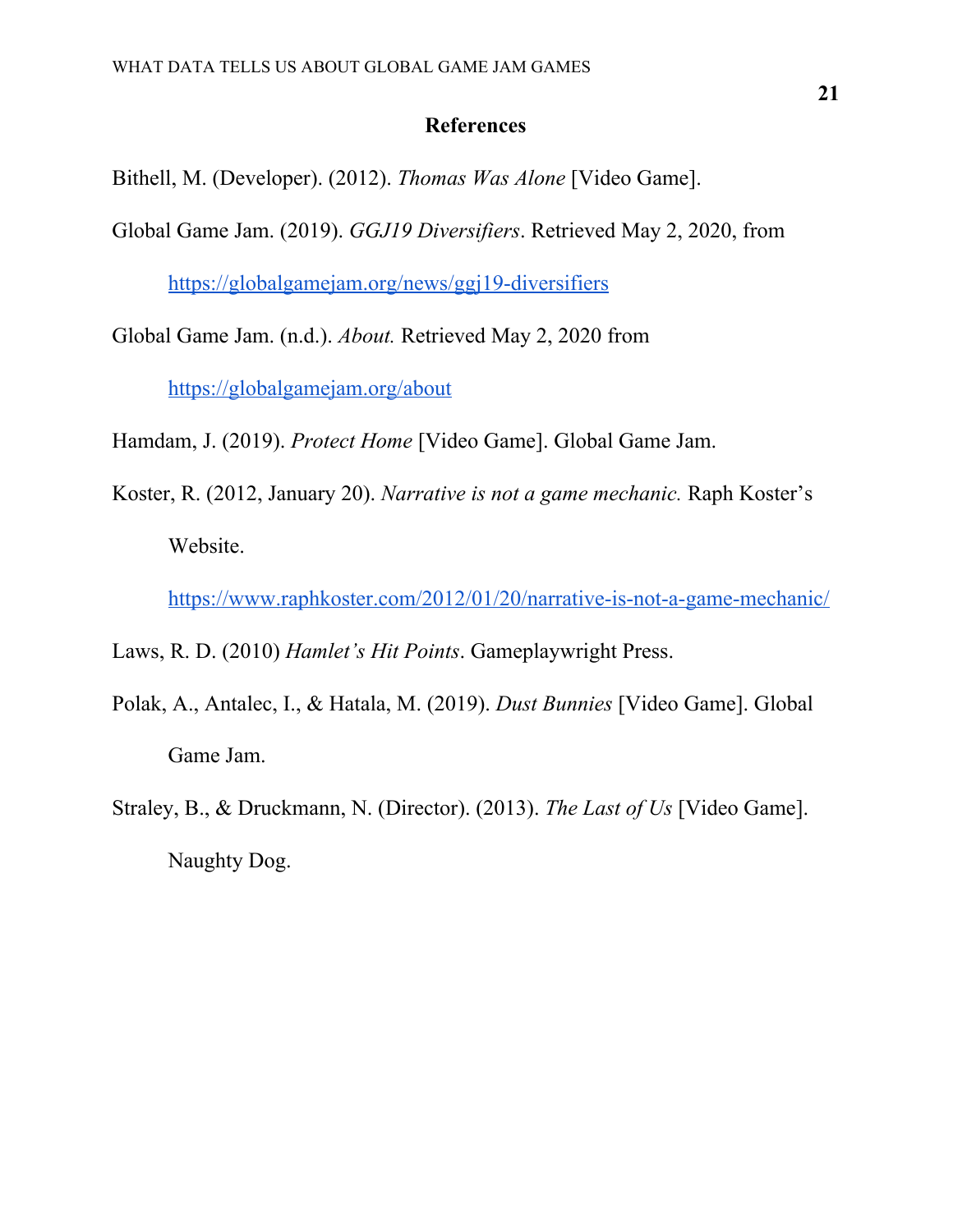

**Appendix**

## Diversifier Count

*Note.* This chart shows the number of occurrences found for each diversifier across all 40 games. Diversifiers here are organized from left to right based on the order they were recorded during the analytical process.

## Does the Game Work?

| <b>Yes</b>     | 89.2%    |
|----------------|----------|
| N <sub>o</sub> | $10.8\%$ |

## Is there an identifiable three-part story structure?

| Yes            | 32.4% |
|----------------|-------|
| N <sub>o</sub> | 67.6% |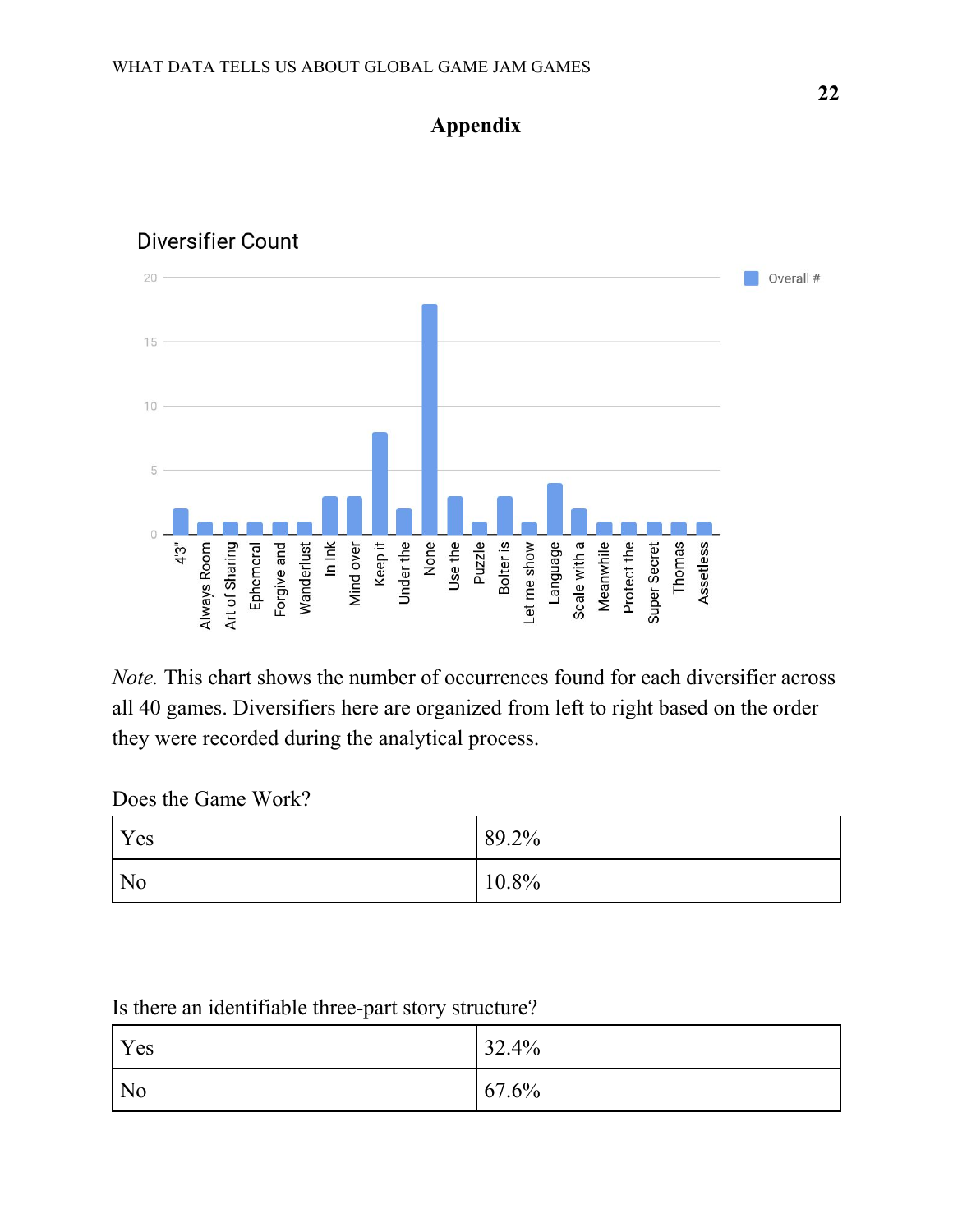## Is there sound?

| Yes            | 81.6%    |
|----------------|----------|
| N <sub>0</sub> | $18.4\%$ |

## What is the basic color scheme?

| Reds, Oranges, & Yellows | 29.7% |
|--------------------------|-------|
| Blues, Greens, & Violets | 32.4% |
| Netural                  | 37.8  |

## Are there elements of Hope and Fear as described by Laws?

| Yes            | 42.1% |
|----------------|-------|
| N <sub>0</sub> | 57.9% |

## Is there high contrast in the visuals of the game?

| Yes            | 34.2% |
|----------------|-------|
| N <sub>0</sub> | 65.8% |

*Note.* High contrast, in this sense, refers to any time during play that I recognized, as a player, a game as having large variations between color and value and subjectively recording it as such.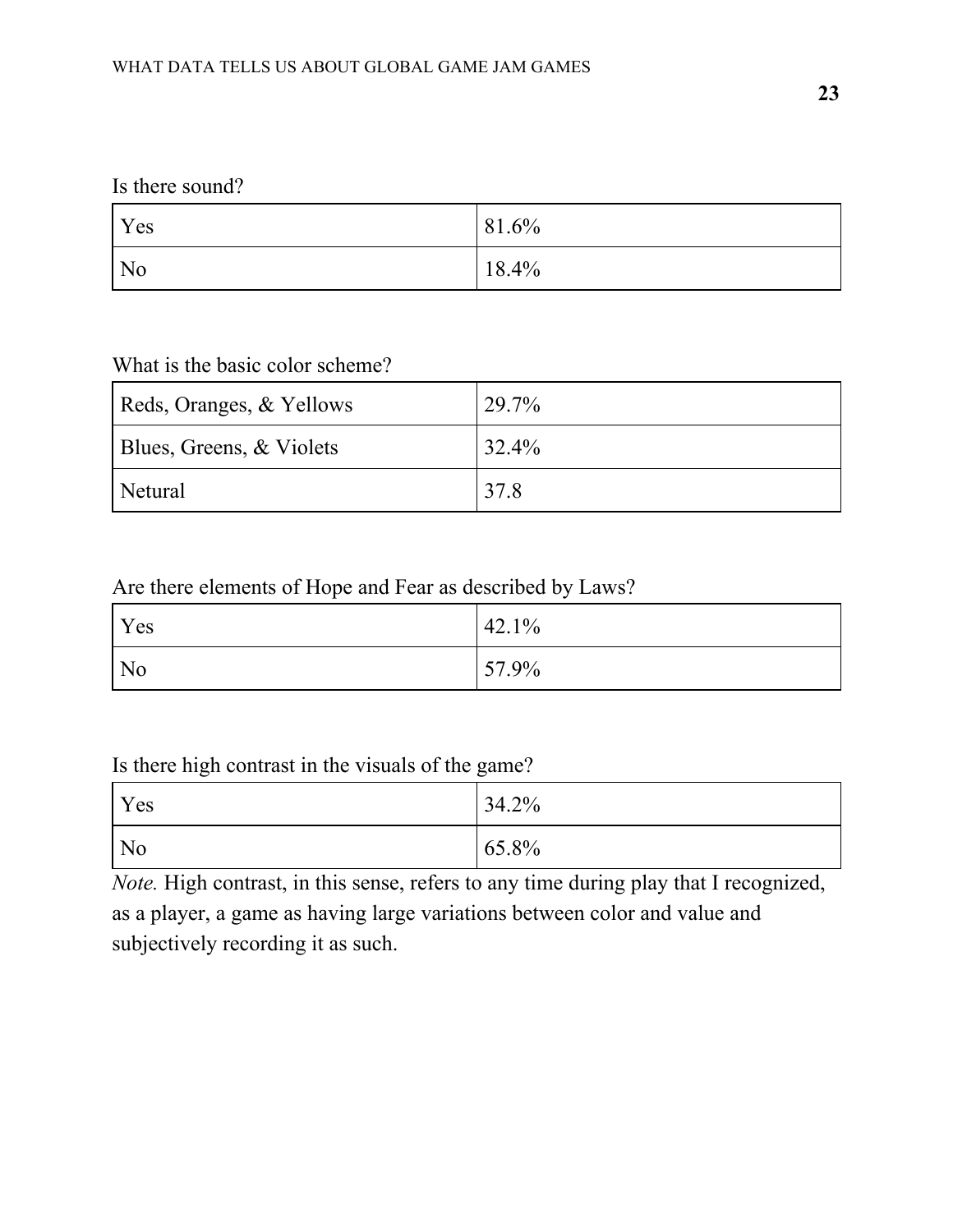

Level of Feedback in Games

# **List of All Games Played.**

| Order # | Game Title | Website Link |
|---------|------------|--------------|
|---------|------------|--------------|

| 1 | Colony Defense      | https://globalgamejam.org/2019/games/colony-defe<br>nse         |
|---|---------------------|-----------------------------------------------------------------|
| 2 | I want to go home   | https://globalgamejam.org/2019/games/i-want-go-h<br>ome         |
| 3 | Flying Home         | https://globalgamejam.org/2019/games/flying-home-<br>0          |
| 4 | <b>Comfort Food</b> | https://globalgamejam.org/2019/games/comfort-food               |
| 5 | Cat Nabbit          | https://globalgamejam.org/2019/games/cat-nabbitGa<br>me         |
| 6 | Fireplace           | https://globalgamejam.org/2019/games/fireplace                  |
|   | PlanetHome          | PlanetHome -<br>https://globalgamejam.org/2019/games/planethome |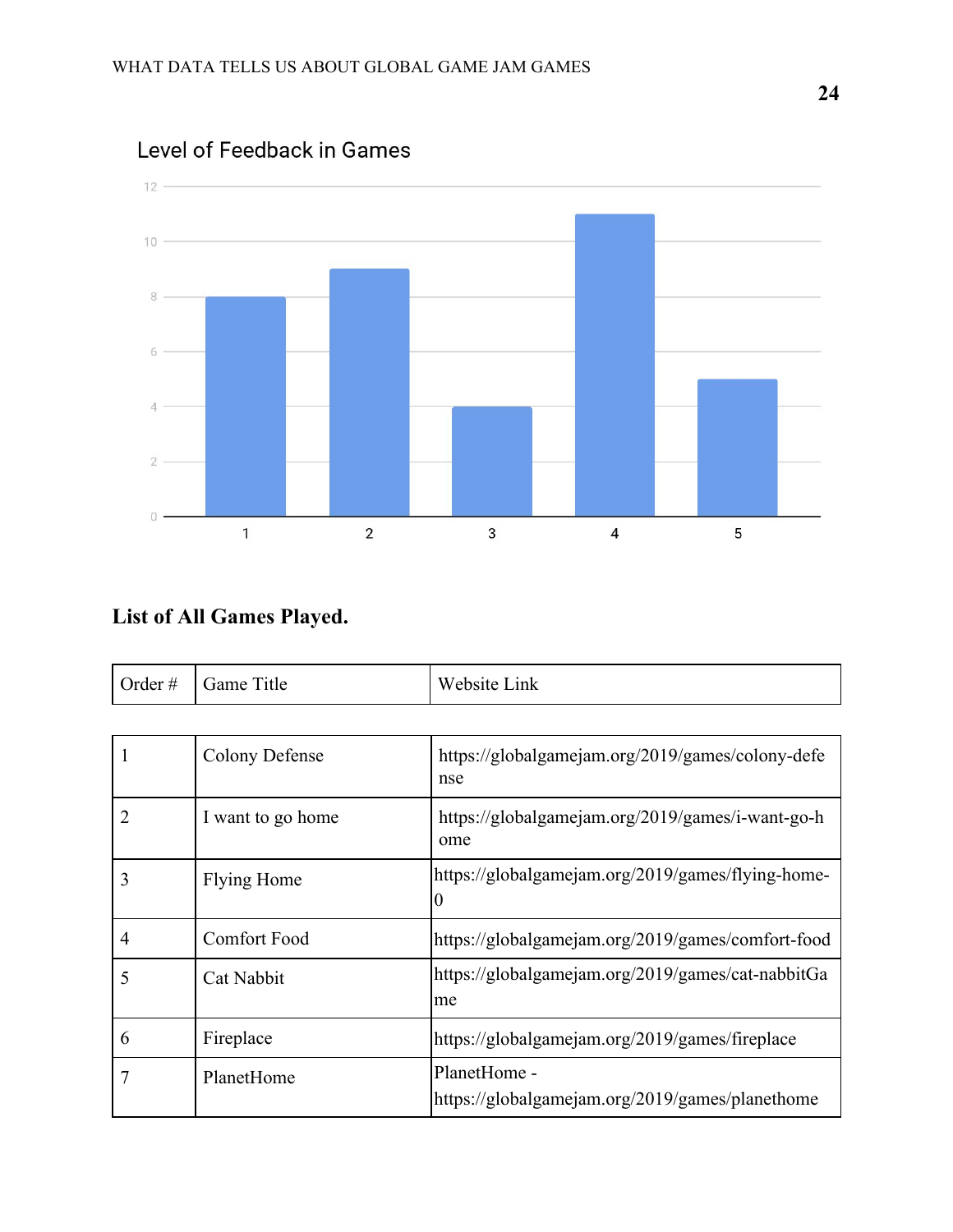| 8  | Kitten Purrrr         | Kitten Purrrr -<br>https://globalgamejam.org/2019/games/kitten-purrrr |
|----|-----------------------|-----------------------------------------------------------------------|
| 9  | Dark Forest           | https://globalgamejam.org/2019/games/dark-forest                      |
| 10 | In Somnium            | https://globalgamejam.org/2019/games/somnium                          |
| 11 | Way Home              | https://globalgamejam.org/2019/games/way-home-24                      |
| 12 | Heritage              | https://globalgamejam.org/2019/games/heritage                         |
| 13 | Cotton                | https://globalgamejam.org/2019/games/cotton                           |
| 14 | Living at my home     | https://globalgamejam.org/2019/games/living-my-ho<br>me               |
| 15 | Shopping Mole         | https://globalgamejam.org/2019/games/shopping-mol<br>e                |
| 16 | Nostrum Adfectus      | https://globalgamejam.org/2019/games/nostrum-adfe<br>ctus             |
| 17 | Spider Adventure      | https://globalgamejam.org/2019/games/spider-advent<br>ure             |
| 18 | Welcome Home!         | https://globalgamejam.org/2019/games/welcome-ho<br>$me-8$             |
| 19 | <b>Adventure Home</b> | https://globalgamejam.org/2019/games/adventure-ho<br>me               |
| 20 | Auto Go               | https://globalgamejam.org/2019/games/auto-go                          |

| 21 | Home Bound              | https://globalgamejam.org/2019/games/home-bound-<br>$\theta$ |
|----|-------------------------|--------------------------------------------------------------|
| 22 | <b>Super Homies RPG</b> | https://globalgamejam.org/2019/games/super-homies<br>-rpg    |
| 23 | Relief                  | https://globalgamejam.org/2019/games/relief                  |
| 24 | <b>Dust Bunnies</b>     | https://globalgamejam.org/2019/games/dust-bunnies            |
| 25 | Glavnaya                | https://globalgamejam.org/2019/games/glavnaya                |
| 26 | shapes                  | https://globalgamejam.org/2019/games/shapes-0                |
| 27 | U R Home                | https://docs.google.com/forms/d/e/1FAIpQLScjt1IXE            |